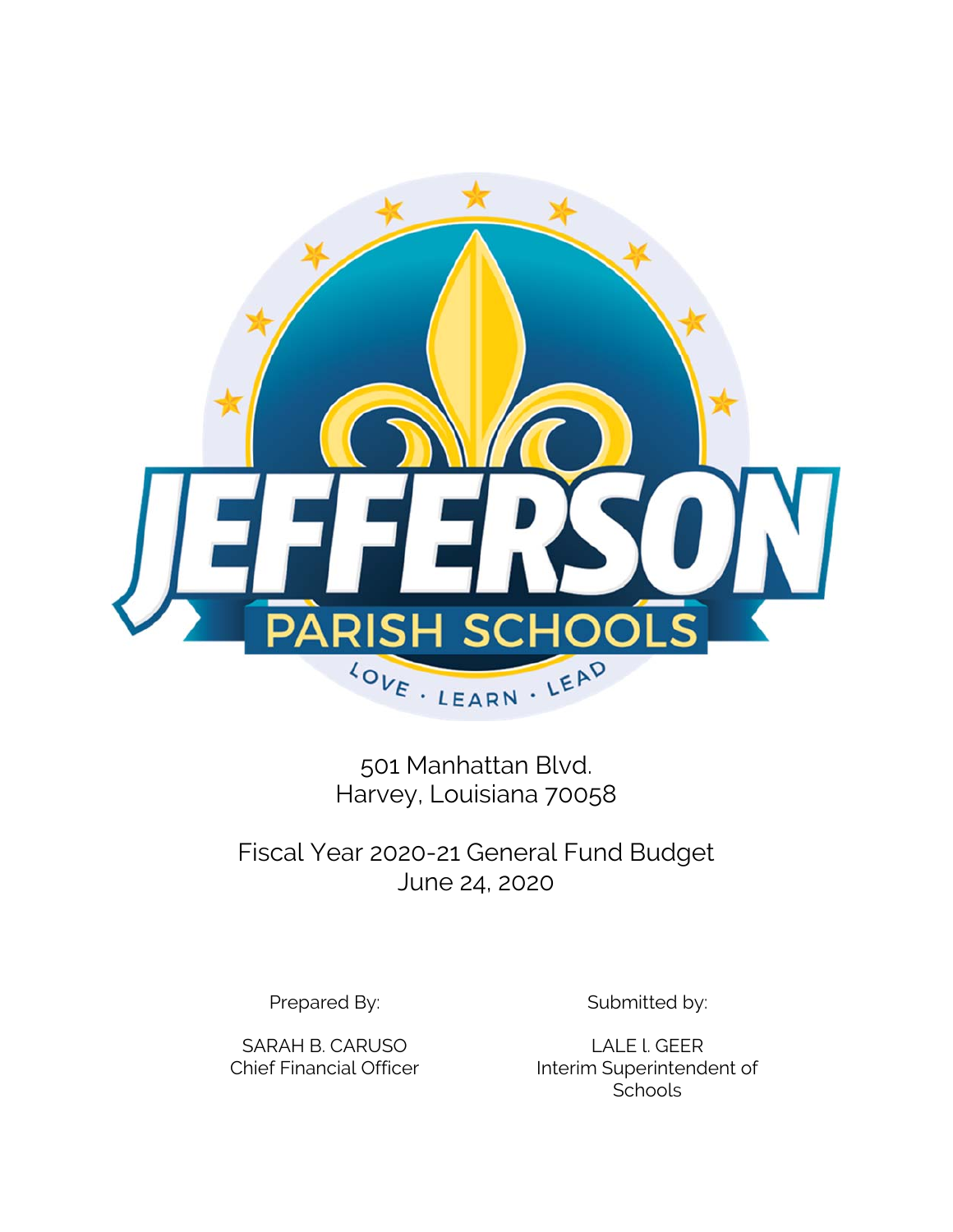# **JEFFERSON PARISH SCHOOLS OFFICIALS**

Lale l. Geer, Interim Superintendent

# **SCHOOL BOARD MEMBERS**

Mark Morgan, District I

Ricky Johnson, District II

Tiffany Kuhn, District III

Clay Moise, District IV

Simeon Dickerson, District V

Larry Dale, District VI

Billy North, District VII

Chad Nugent, District VIII

Sandy Denapolis-Bosarge, District IX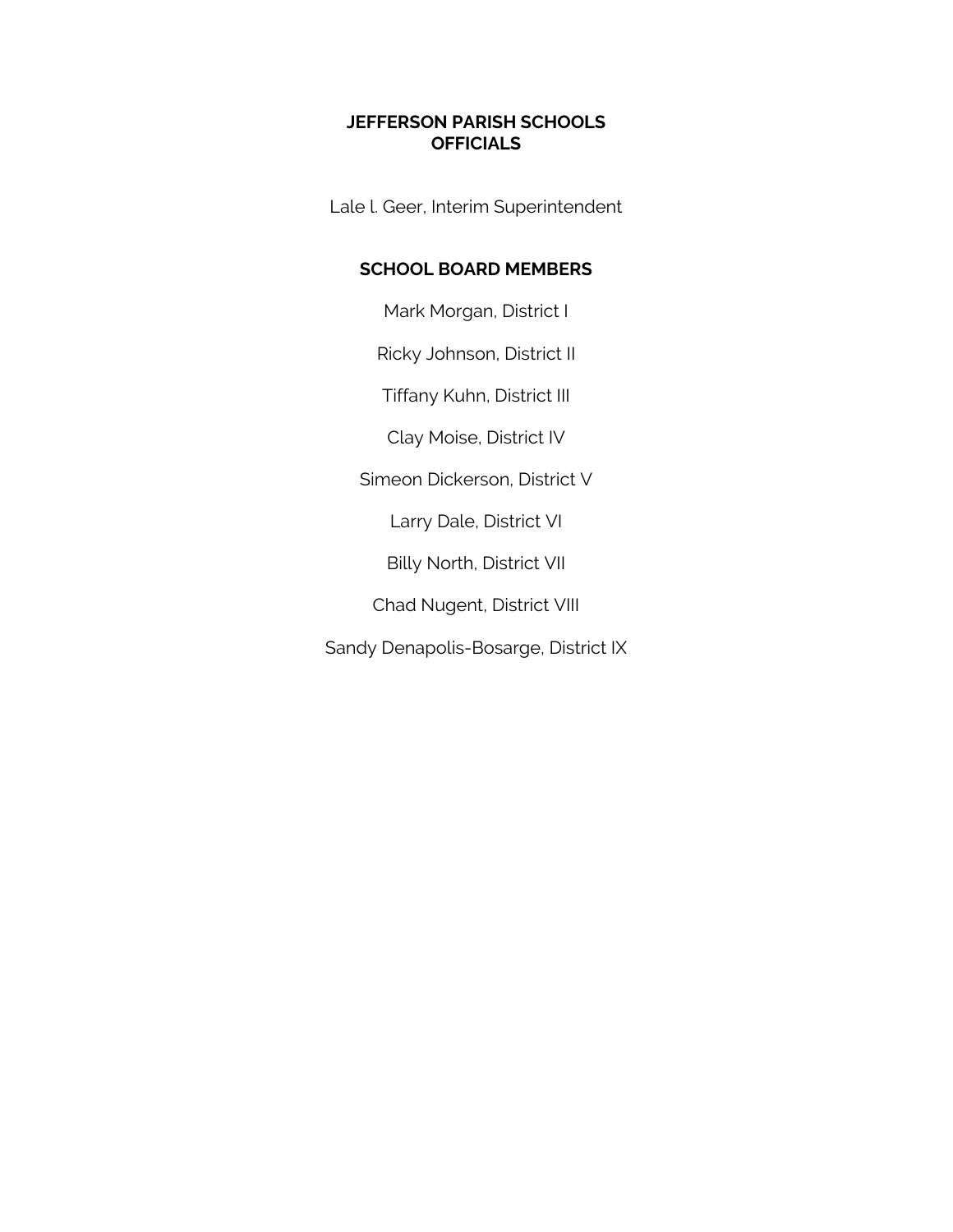

**Lale L. Geer** Interim Superintendent

**Sarah Caruso** Chief Financial Officer

#### **June 24, 2020**

### **RE: THE FISCAL YEAR 2021 GENERAL FUND BUDGET**

# **TO: CITIZENS OF JEFFERSON PARISH AND MEMBERS OF THE JEFFERSON PARISH SCHOOL BOARD:**,

In accordance with Louisiana Revised Statutes 17:02, 17:82, 17:88(A) and 39:1301, et. Seq., as amended, the Jefferson Parish School System Superintendent recommends to the School Board the proposed Fiscal Year (FY) 2021 Fund Budgets. The Jefferson Parish School Board, in order to consider adoption, must first:

- Publish a general summary of the proposed new budget (This booklet will suffice.)
- Hold at least one public hearing. The Superintendent recommends the following date, time and place:
- June 24, 2020 5:30 p.m., West Bank, Boardroom, 501 Manhattan Blvd, Harvey, Louisiana
- Advertise notice of the public hearing in the official journal at least 10 (ten) days prior to holding such hearing. (Advertisement in the New Orleans Advocate on June 12, 2020)

### **THIS BUDGET INCLUDES**

This budget package follows an intensive budget preparation process that began in February 2020. It is a reflection of the financial plan for meeting the educational needs of the children in our Parish. This budget includes the responsibilities of the School System to provide a safe and encouraging learning environment for the future of our Parish.

The priorities of *2024: The Future Our Kids Deserve* are incorporated into this document and are as follows:

Priority 1: Provide safe, healthy, and modern schools

Priority 2: Hire, grow and keep the best teachers

Priority 3: Hire, grow and keep the best leaders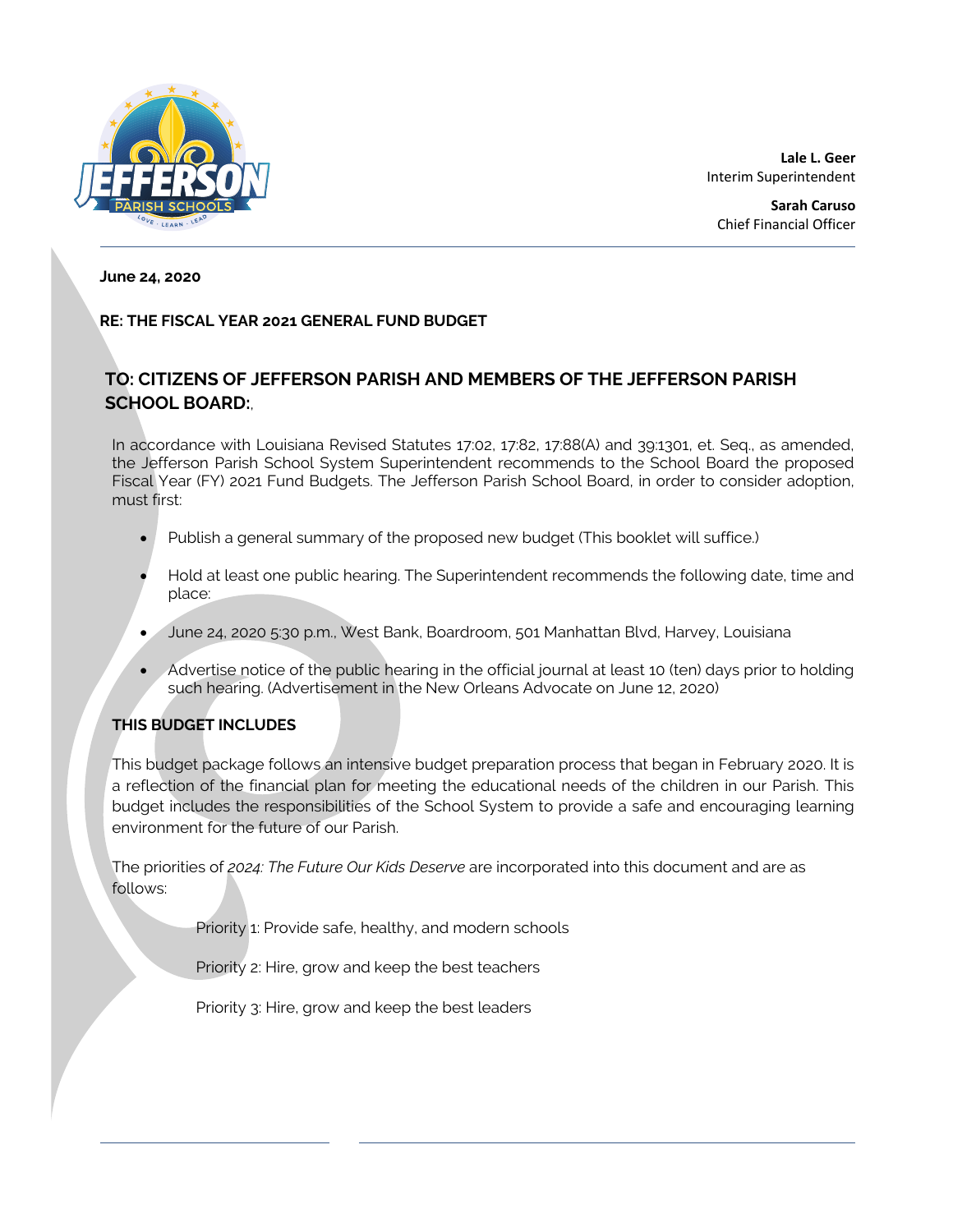Priority 4: Use a robust curriculum with aligned assignments

Priority 5: Prioritize access, equity, and opportunity

 Priority 6: Partner with families, community members, School Board members, agencies, and other stakeholders

While the main retirement system for the District (TRSL) actually decreased .2%, in comparison to the 2019-20 fiscal year, the District is still projected to spend \$61.2 million in employee retirement costs for FY 2020-2021. This is approximately 11% of the budget. In addition to high retirement contribution rates, the District pays for retiree health benefits at a cost of approximately \$25.54 million or 5% of the budget. The chart below shows the retirement contribution rates for fiscal years 2020-21, 2019-20 and 2018-19.

|                               | 2018-19      | 2019-20       | 2020-21      |
|-------------------------------|--------------|---------------|--------------|
| TRSL                          | 26.7%        | 26.0%         | 25.8%        |
| TRSL-ORP                      | 28.0%        | 28.4%         | 28.0%        |
| <b>I SERS</b>                 | 28.0%        | 29.4%         | 28.7%        |
| <b>LASERS</b>                 | 37.9%        | 40.7%         | 40.1%        |
|                               |              |               |              |
| Total retirement contribution | \$60,861,200 | \$64,250,520" | \$61,204,315 |
| <b>Projected figures</b>      |              |               |              |

In March 2020, the School Board approved the District's "2020 Infrastructure and Efficiency Plan" which addressed the following topics:

- School consolidations to optimize occupancy and reduce operational costs
- Expansion of the PK-8 model
- Increase Early Childhood Education (ECE) seats where demand exceeds space
- Accommodates school choice for parents and encourages healthy competition for students
- Ensures greater efficiency in transportation costs, eliminating light loads and dead mileage as much as possible
- Addresses the increasing demand for seats in our Academies
- Any pervasive, urgent issues at any of our campuses

In addition to the topics described above, this plan also incorporated a \$16 million budget cut which was the FY 2020 operating deficit, The 2020 Infrastructure and Efficiency Plan's expenditure reduction plan included the following items:

- Reduce approximately 21 central office positions (third year of reductions)
- Reduce central office overall unit budgets
- Rework the Community Based Instruction program
- **•** Streamline Child Nutrition and Print Shop operations
- **Streamline ESL and Special Education staffing (per DMG report)**
- Restructure the district's IB programs, eliminating elementary and middle school IB and improving high school IB effectiveness (per DMG study)
- Create and implement staffing formulas for librarians, custodians, hospital homebound teachers, school monitors, stadium staff, and 'bonus' positions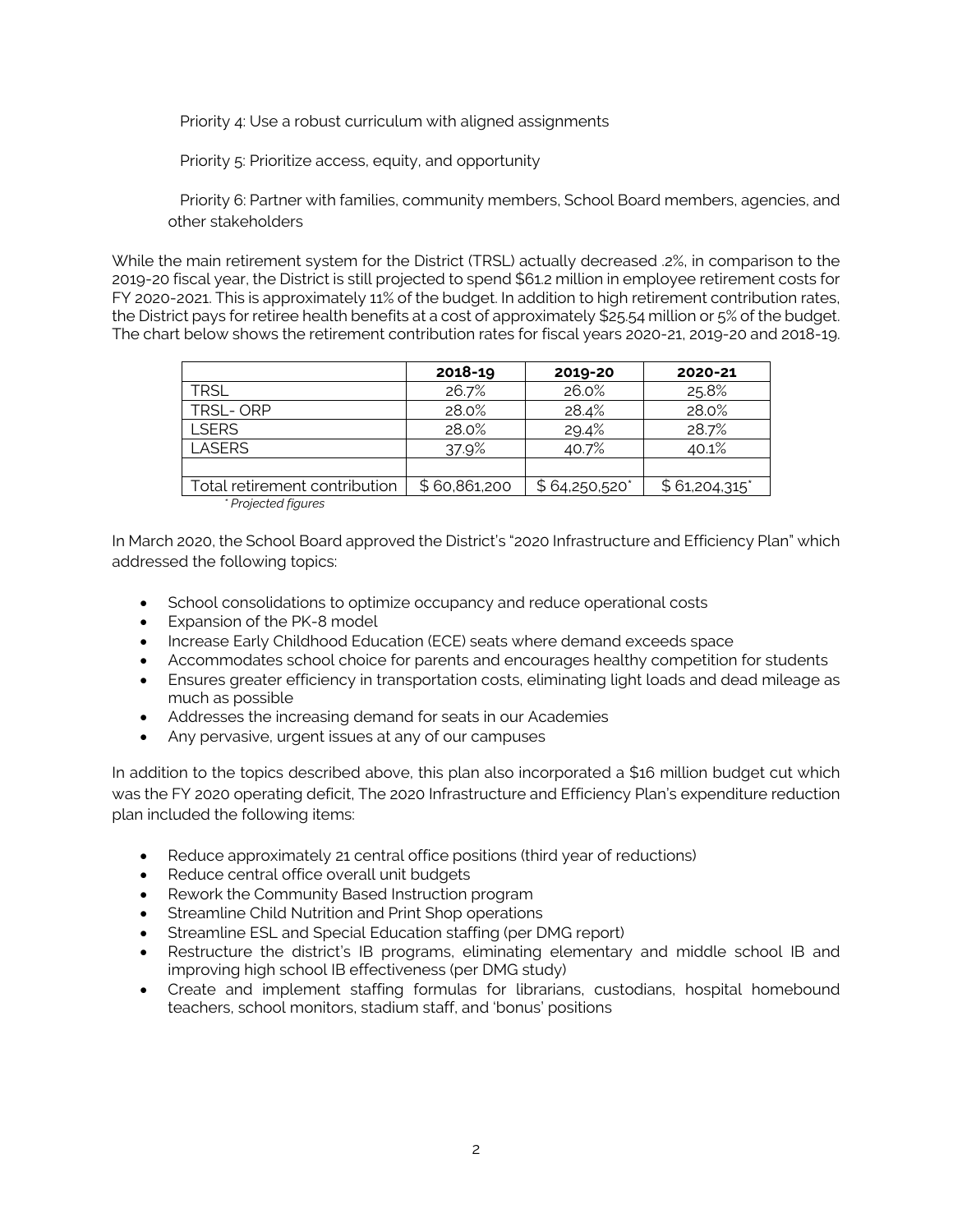- Reduce general fund allocations to schools by 6%
- Adjust Title fund allocations to schools
- Utilize Medicaid revenues to offset existing costs

This plan also incorporated the closing of three (3) school and converting several elementary and middle schools to the PreK-8 model. The cost of the conversion (recurring and one-time) is encompassed into this budget book. We believe this action will result in long term savings due to efficiencies and retention of our students.

On March 13, 2020, John Bel Edwards, the governor of Louisiana, closed all Louisiana school buildings due to COVID-19. As a local governmental agency that relies heavily on sales tax, we are anticipating a decrease in local revenue for FY 2021. While the true impact on the economy is unknown, the District's sales tax projections are reflective of a 10%, or \$20 million, decrease. While we hope the decrease in local taxes are temporary, in response to this downward economy, the District is proposing an additional \$8.96 million budget cut part of this closure, The remaining \$11.04 million will be funded through the General Fund unreserved fund balance. This budget book is inclusive of the budget cuts relating to COVID-19 and are described as follows:

- Additional reduction of central office positions
- Additional reduction of central office overall budgets
- Temporarily freeze central office vacancies
- Temporarily suspend department head stipends and perfect attendance for school year 2021
- Temporarily suspend replacement textbook allocation and teacher allotment for school year 2021
- Reduce the General Fund band allocation to schools by 20%
- Repurpose certain in-person summer trainings
- Sale of surplus vehicles
- Reassess the use of facilities charges to ensure all costs are being covered
- Restructure the discipline administrative formulas for academies (Max 1 Dean)
- Reduction of the 19 extended days for pupil appraisal staff
- Reduction of the National Board-Certified Stipend from \$7,500 to \$5,000 for new certifications
- Streamline custodial staff overtime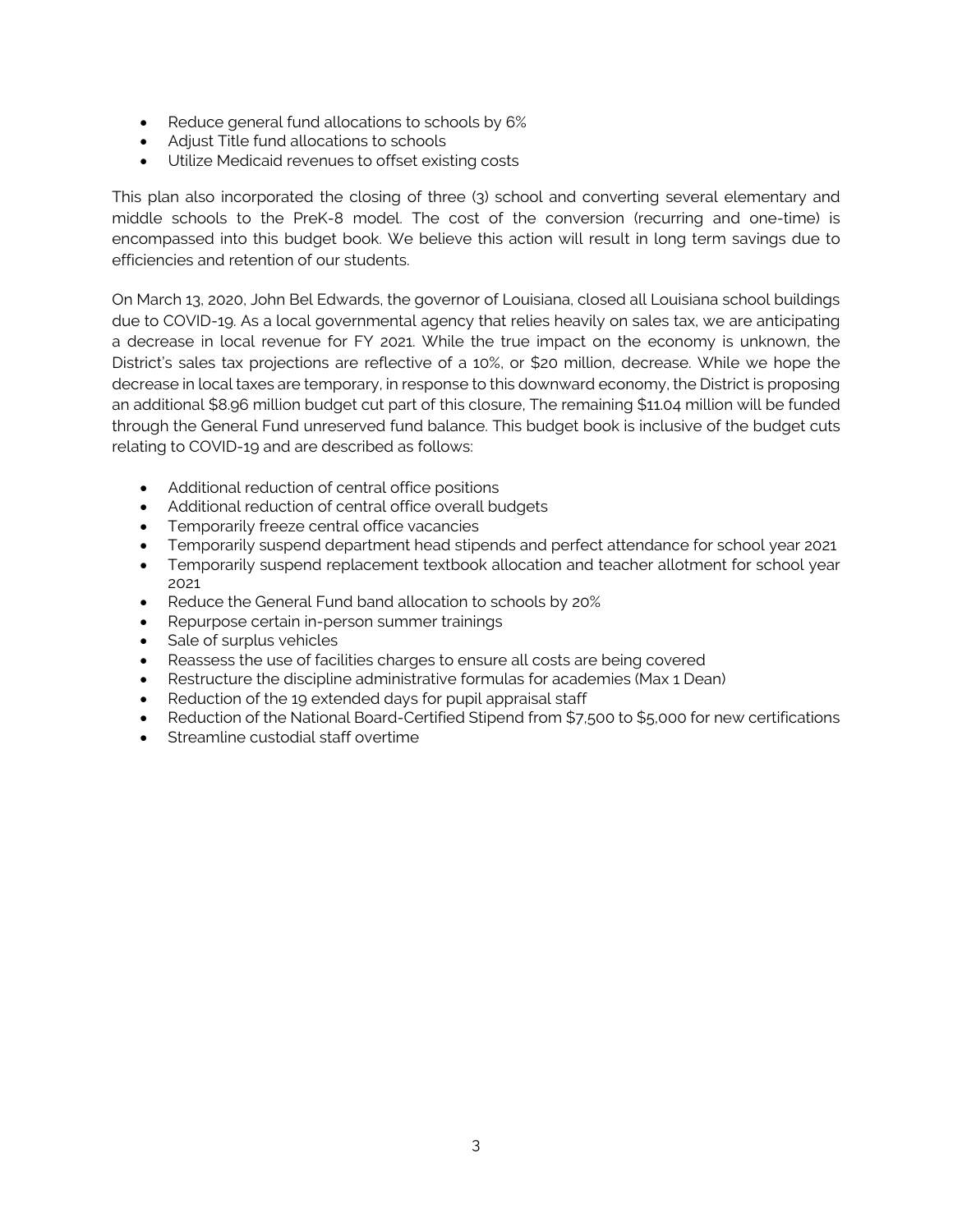#### **BUDGET CONCERNS**

In FY 2021, the District is projected to make "Payments to Other LEAS" of approximately \$65.745 million or 12% of the budget. The below chart is the breakdown of payments to other LEAs over the last nine years, which is when charter movement started in Jefferson Parish. The District is facing an increase in charter enrollment (Type 1, 2, or 3) which in turn increases the amount that needs to be disbursed,

| <b>Fiscal Year</b> | Total<br>Payments* | <b>Total Charter</b><br><b>Enrollment</b> | Traditional/Charter<br><b>School Count</b> | <b>Total School</b><br>Count |
|--------------------|--------------------|-------------------------------------------|--------------------------------------------|------------------------------|
| 2012               | 1,180,312<br>S     | N/A                                       | 87/1                                       | 88                           |
| 2013               | 6,682,590          | 407                                       | 77/2                                       | 79                           |
| 2014               | 15,255,064         | 1,328                                     | 76/4                                       | 80                           |
| 2015               | 21,967,668         | 1,890                                     | 76/4                                       | 81                           |
| 2016               | 28,432,309         | 2,593                                     | 77/7                                       | 84                           |
| 2017               | 35,339,392         | 3,070                                     | 77/7                                       | 84                           |
| 2018               | 36,746,769         | 3,101                                     | 78/6                                       | 84                           |
| 2019               | 45,288,295         | 3,385                                     | 79/5                                       | 84                           |
| 2020               | 52,994,573         | 4,059                                     | 76/5                                       | 81                           |
| 2021               | 65,745,148         | 5,162                                     | 73/6                                       | 79                           |

|                             | FY 2019 actual | FY 2021 Proposed | 2 year difference |
|-----------------------------|----------------|------------------|-------------------|
| Total MFP.                  | \$221,055,661  | \$244,441,959    | 23,386,298        |
| Payments to Charters        | 45,304,079     | 65,745,148       | 20,441,069        |
| <b>Net MFP for District</b> | \$175,751,582  | \$178,696,811    | \$2,945,229       |

Since 2009-2010, the District has not received its annual 2.75% MFP increase from the State.

| <b>Fiscal Year</b>      | <b>Approximate MFP funds lost</b> |
|-------------------------|-----------------------------------|
| 2009-2010               | S                                 |
| 2010-2011               | 4,697,005                         |
| 2011-2012               | 9,682,748                         |
| 2012-2013               | 14,646,134                        |
| 2013-2014               | 21,084,680                        |
| 2014-2015               | 22,445,073                        |
| 2015-2016               | 30,175,882                        |
| 2016-2017               | 37,620,132                        |
| 2017-2018               | 45,464,079                        |
| 2018-2019               | 53,295,256                        |
| 2019-2020               | 64,615,751                        |
| <b>TOTAL FUNDS LOST</b> | \$303,726,740                     |

When the District began investing in charter schools and enrollment in those schools began to increase, the District never implemented corresponding spending reductions to accommodate payments to charters until this fiscal year. In fact, the District increased the number of District-operated schools and employees while also authorizing charters. These two actions are, in fact, counterproductive to each other. Also, as results of inflation also have an impact on operational costs, we have not seen the Constitutionally-authorized 2.75% annual MFP increase for a decade.

Inflationary impacts, costs relative to 21<sup>st</sup> century learning such as technology and school security, increasing payments to other LEAs without significant corresponding reductions as offsets, and the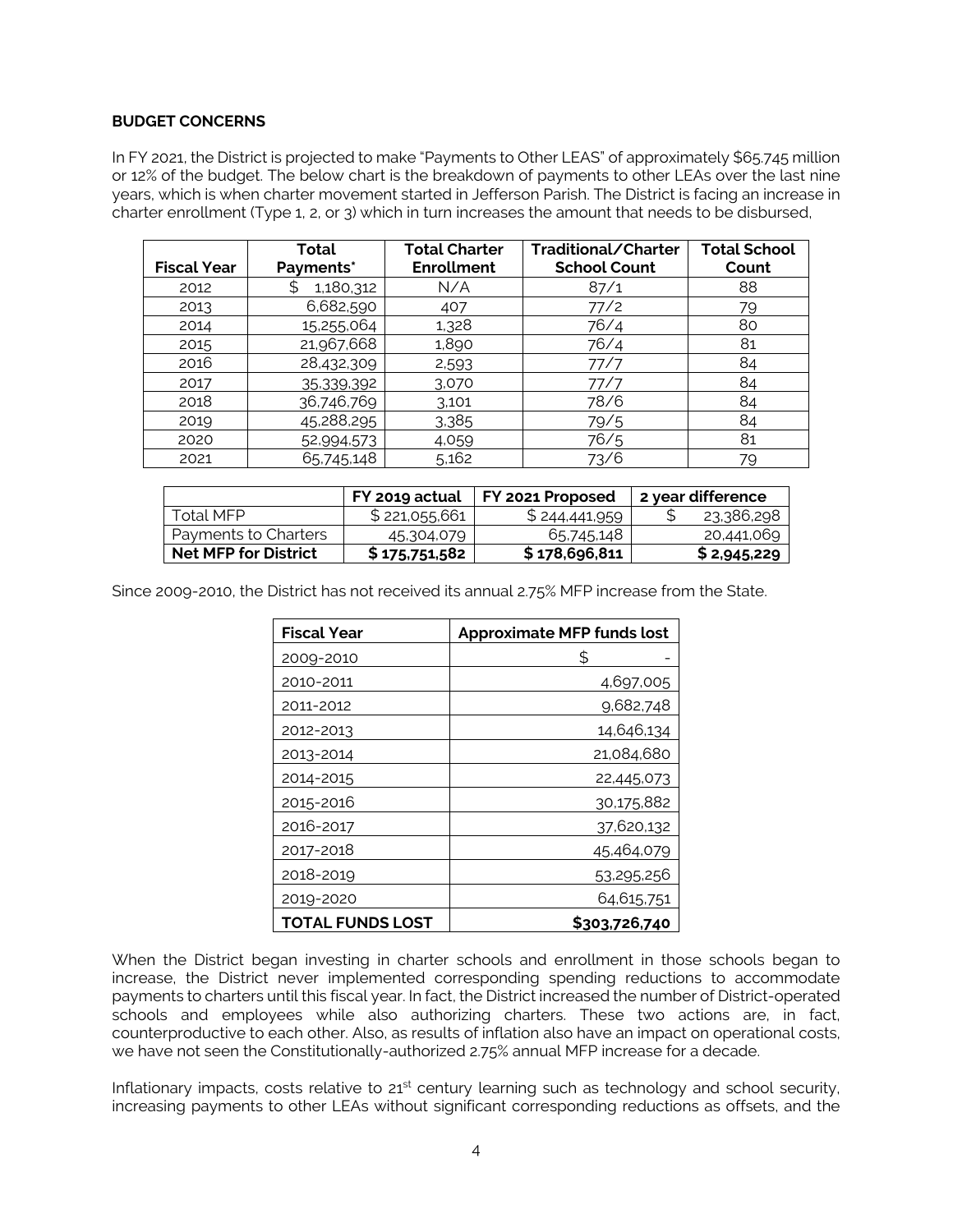lack of decades worth of MFP increases have placed the District in an unfortunate financial situation that must be continuously addressed to ensure district solvency moving into future years.

### **BUDGET OVERVIEW AND HIGHLIGHTS**

The summary of the General Fund budget for FY 2021 includes revenues and other financing sources of approximately \$530.83 million and expenditures of approximately \$541.86 million.

Sales tax collections and ad valorem taxes make up 52% of budgeted revenues for General Fund down from 54% in FY 2020. See the below chart for the budgeted revenue "make-up" for the General Fund:



5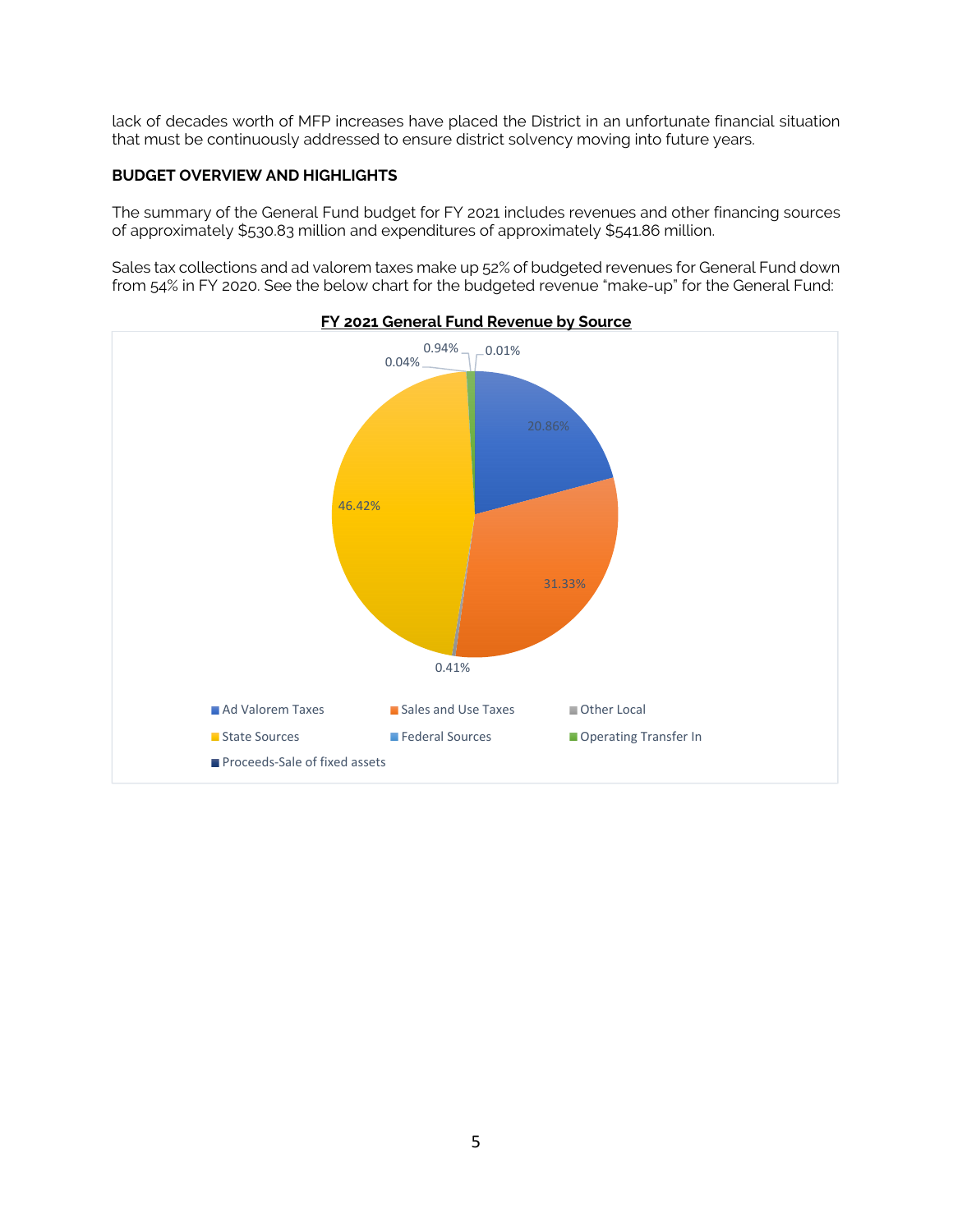

# **FY 2021 General Fund Appropriations by Object Code**

Prepared By: **Respectfully Submitted:** 

Sarah B. Caruso Lale L. Geer<br>Chief Financial Officer Lale L. Geer<br>Chief Financial Officer

Interim Superintendent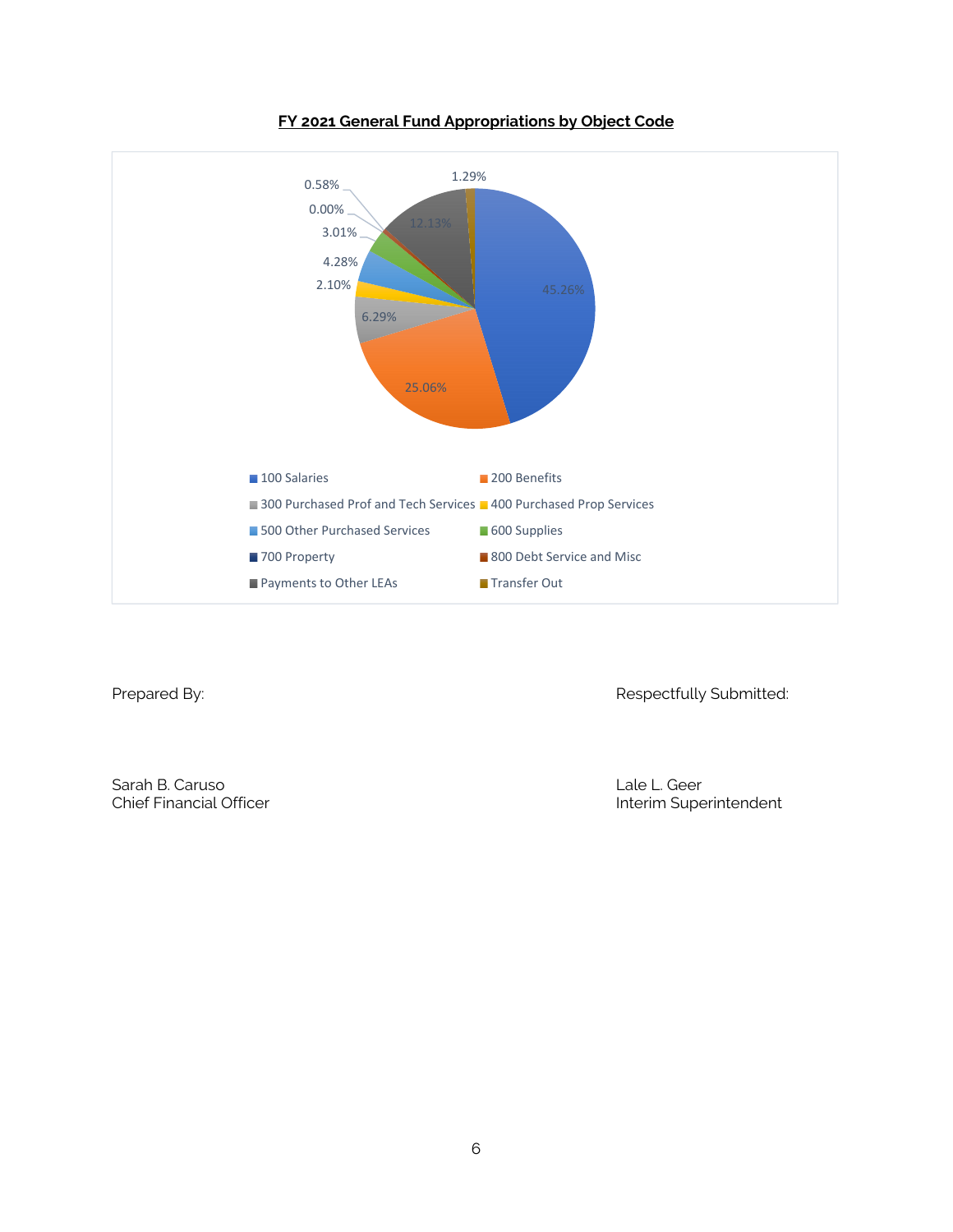### **JEFFERSON PARISH SCHOOLS FY 2021 GENERAL FUND BUDGET BOOK‐ SUMMARY**

|                                                       | 2019 Actual         | 2020 Original     |                    | 2021 Proposed |
|-------------------------------------------------------|---------------------|-------------------|--------------------|---------------|
|                                                       |                     |                   |                    |               |
| <b>REVENUES</b>                                       |                     |                   |                    |               |
| <b>Ad Valorem Taxes</b>                               | \$<br>79,841,208 \$ | 106,588,610       | Ŝ.                 | 110,732,537   |
| Sales and Use Taxes                                   | 187,699,983         | 185,942,056       |                    | 166,304,551   |
| <b>Other Local</b>                                    | 4,639,747           | 1,804,685         |                    | 2,162,408     |
| <b>State Sources</b>                                  | 223,866,161         | 223,937,557       |                    | 246,384,959   |
| <b>Federal Sources</b>                                | 541,707             | 243,000           |                    | 194,000       |
| <b>Total Revenues</b>                                 | 496,588,805         | 518,515,908       |                    | 525,778,456   |
|                                                       |                     |                   |                    |               |
| <b>EXPENDITURES</b>                                   |                     |                   |                    |               |
| 100 Salaries                                          | 234,721,279         | 258,439,770       |                    | 245,253,867   |
| 200 Benefits                                          | 129,894,851         | 137,556,038       |                    | 135,811,492   |
| 300 Purchased Prof and Tech Services                  | 32,994,854          | 30,323,392        |                    | 34,104,217    |
| 400 Purchased Prop Services                           | 10,966,885          | 11,963,088        |                    | 11,363,281    |
| 500 Other Purchased Services                          | 15,993,249          | 17,183,606        |                    | 23,193,316    |
| 600 Supplies                                          | 21,769,079          | 20,063,873        |                    | 16,291,313    |
| 700 Property                                          | 758,714             | 50,000            |                    |               |
| 800 Debt Service and Misc                             | 619,582             | 3,365,897         |                    | 3,116,704     |
| Payments to Other LEAs                                | 45,304,079          | 52,994,573        |                    | 65,745,148    |
| <b>Total Expenditures</b>                             | 493,022,571         | 531,940,238       |                    | 534,879,338   |
|                                                       |                     |                   |                    |               |
| <b>EXCESS (DEFICIT) OF REVENUES OVER EXPENDITURES</b> | 3,566,234           | (13, 424, 329)    |                    | (9,100,883)   |
| <b>OTHER FINANCING SOURCES (USES)</b>                 |                     |                   |                    |               |
| <b>Operating Transfer In</b>                          | 5,883,586           | 19,758,471        |                    | 5,000,000     |
| Proceeds-Sale of fixed assets                         | 179,109             | 40,000            |                    | 50,000        |
| <b>Transfer Out</b>                                   | (7,470,839)         | (6, 374, 142)     |                    | (6,987,379)   |
| <b>TOTAL OTHER FINANCING SOURCES</b>                  | (1,408,144)         | 13,424,329        |                    | (1,937,379)   |
|                                                       |                     |                   |                    |               |
| <b>NET CHANGE IN FUND BALANCE</b>                     | \$<br>2,158,091     | \$<br>$\mathbf 0$ | $\ddot{\varsigma}$ | (11,038,262)  |
|                                                       |                     |                   |                    |               |
| USE OF UNRESERVED FUND BALANCE                        | \$                  | \$<br>15,758,471  | \$                 | 11,038,262    |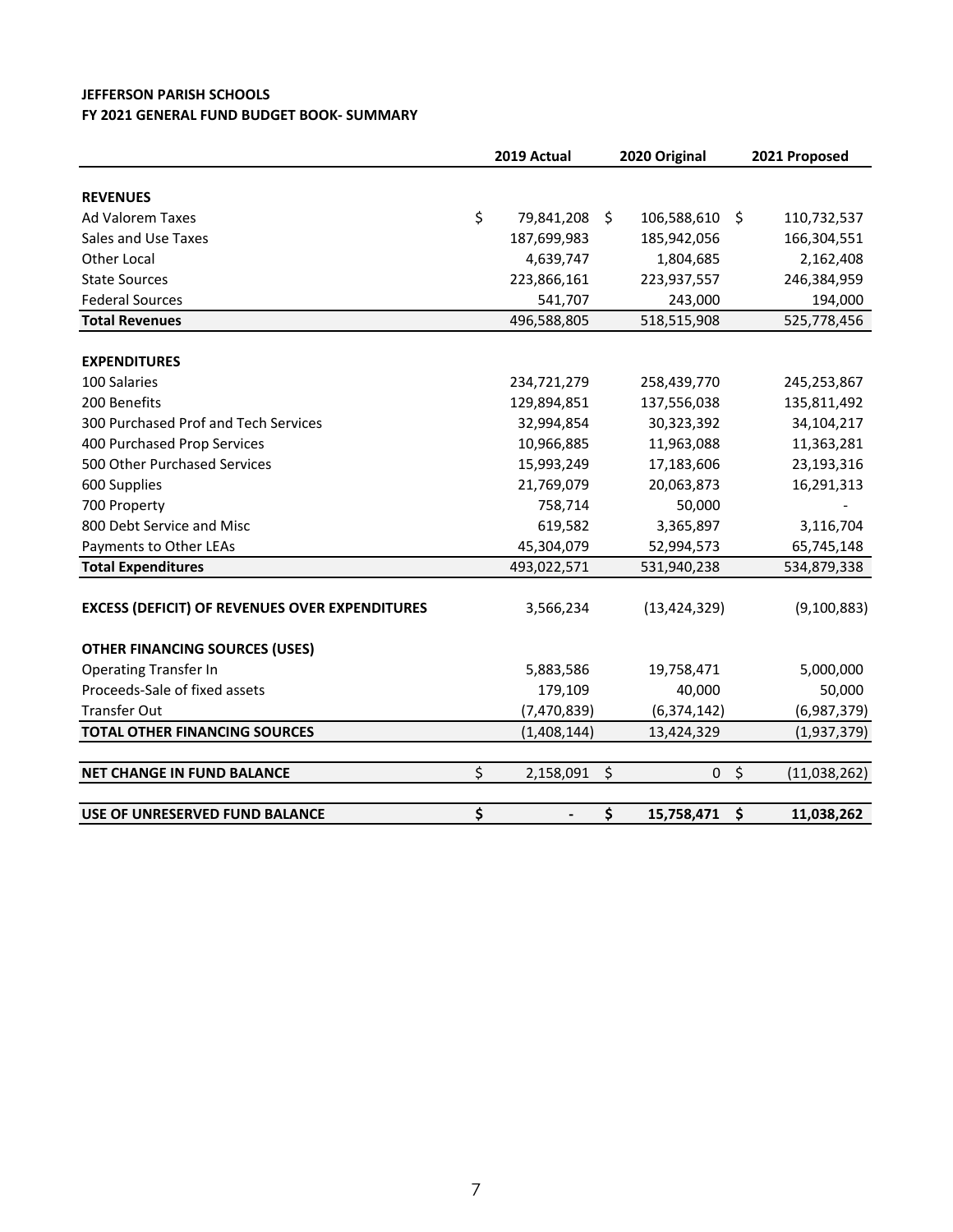# **JEFFERSON PARISH SCHOOLS FY 2021 GENERAL FUND BUDGET BOOK‐ DETAIL‐ BY OBJECT, BY FUNCTION**

| OBJECT                 | <b>OBJECT DESCRIPTION</b>                                                                          | <b>FUNCTION DESCRIPTION</b>                                                                       | 2019 Actual                | 2020 Original                |      | 2021 Proposed                |
|------------------------|----------------------------------------------------------------------------------------------------|---------------------------------------------------------------------------------------------------|----------------------------|------------------------------|------|------------------------------|
|                        |                                                                                                    |                                                                                                   |                            |                              |      |                              |
| <b>REVENUES</b>        |                                                                                                    |                                                                                                   |                            |                              |      |                              |
| <b>LOCAL REVENUES</b>  |                                                                                                    |                                                                                                   | \$<br>79,841,208 \$        | 106,588,610                  |      | 110,732,537                  |
|                        | Ad Valorem Taxes<br>Sales and Use Taxes                                                            |                                                                                                   | 187,699,983                | 185,942,056                  | - \$ | 166,304,551                  |
|                        | Earnings on investments                                                                            |                                                                                                   | 2,984,957                  | 683,000                      |      | 683,000                      |
|                        | Other revenues from local sources                                                                  |                                                                                                   | 1,654,789                  | 1,091,685                    |      | 1,479,408                    |
|                        | Tuition                                                                                            |                                                                                                   |                            | 30,000                       |      |                              |
|                        | <b>TOTAL LOCAL REVENUES</b>                                                                        |                                                                                                   | 272,180,937                | 294,335,351                  |      | 279,199,497                  |
|                        |                                                                                                    |                                                                                                   |                            |                              |      |                              |
| <b>STATE REVENUE</b>   | MFP- State Public School Fund                                                                      |                                                                                                   |                            |                              |      |                              |
|                        | Retirement-PIP                                                                                     |                                                                                                   | 221,907,790<br>35,132      | 221,979,400<br>40,000        |      | 244,441,959<br>35,000        |
|                        | Revenue in Lieu of Taxes (Revenue Sharing)                                                         |                                                                                                   | 1,786,156                  | 1,786,157                    |      | 1,776,000                    |
|                        | State Restricted Grants-In-Aid (PIP, NonPub)                                                       |                                                                                                   | 137,083                    | 132,000                      |      | 132,000                      |
|                        | <b>TOTAL STATE REVENUES</b>                                                                        |                                                                                                   | 223,866,161                | 223,937,557                  |      | 246,384,959                  |
|                        |                                                                                                    |                                                                                                   |                            |                              |      |                              |
| <b>FEDERAL REVENUE</b> |                                                                                                    |                                                                                                   |                            |                              |      |                              |
|                        | <b>JROTC Federal</b>                                                                               |                                                                                                   | 281,832                    | 243,000                      |      | 194,000                      |
|                        | Impact Aid Fund<br><b>TOTAL FEDERAL REVENUES</b>                                                   |                                                                                                   | 259,875<br>541,707         | 243,000                      |      | 194,000                      |
|                        |                                                                                                    |                                                                                                   |                            |                              |      |                              |
| <b>TOTAL REVENUES</b>  |                                                                                                    |                                                                                                   | \$<br>496,588,805          | 518,515,908<br>-\$           | \$   | 525,778,456                  |
|                        |                                                                                                    |                                                                                                   |                            |                              |      |                              |
| <b>EXPENDITURES</b>    |                                                                                                    |                                                                                                   |                            |                              |      |                              |
|                        | 111 Salaries- Officials/Administrators/Managers                                                    | <b>Board of Education Services</b>                                                                | \$<br>87,600 \$            | 87,600 \$                    |      | 87,600                       |
|                        | 111 Salaries- Officials/Administrators/Managers                                                    | <b>Business Services</b>                                                                          | 430,751.81                 | 456,125.00                   |      | 563,645.00                   |
|                        | 111 Salaries- Officials/Administrators/Managers                                                    | Central Services- Planning, Research, Development, and Evaluation Services                        | 1,203,718.23               | 1,270,152.81                 |      | 1,641,803.00                 |
|                        | 111 Salaries- Officials/Administrators/Managers                                                    | <b>Executive Administrative Services</b>                                                          | 773,422.72                 | 811,255.22                   |      | 476,289.00                   |
|                        | 111 Salaries- Officials/Administrators/Managers<br>111 Salaries- Officials/Administrators/Managers | <b>Food Services Operations</b><br><b>Guidance Services</b>                                       |                            | 20,790.00                    |      | 84,100.00                    |
|                        | 111 Salaries- Officials/Administrators/Managers                                                    | <b>Health Services</b>                                                                            | 174,500.00                 | 188,775.00                   |      | 185,150.00                   |
|                        | 111 Salaries- Officials/Administrators/Managers                                                    | Improvement of Instructional Staff Services                                                       | 1,605,683.91               | 1,850,176.46                 |      | 1,882,888.00                 |
|                        | 111 Salaries- Officials/Administrators/Managers                                                    | Instruction and Curriculum Development Services                                                   | 381,581.91                 | 453,475.00                   |      | 1,165,250.00                 |
|                        | 111 Salaries- Officials/Administrators/Managers                                                    | <b>Instructional Staff Training Services</b>                                                      |                            |                              |      | 51,799.00                    |
|                        | 111 Salaries- Officials/Administrators/Managers                                                    | Operations and Maintenance of Plant Services                                                      | 331,334.53                 | 331,434.26                   |      | 340,254.00                   |
|                        | 111 Salaries- Officials/Administrators/Managers                                                    | Other Pupil Support Services                                                                      | 80,625.72                  | 85,000.00                    |      | 220,000.00                   |
|                        | 111 Salaries- Officials/Administrators/Managers                                                    | Psychological and Educational Assessment Services                                                 | 123,424.04                 | 156,225.00                   |      | 160,325.00                   |
|                        | 111 Salaries- Officials/Administrators/Managers                                                    | <b>Pupil Support Services</b>                                                                     | 277,654.63                 | 364,111.53                   |      | 266,675.00                   |
|                        | 111 Salaries- Officials/Administrators/Managers                                                    | School Administration                                                                             | 14,303,230.64              | 15,372,228.42                |      | 15,080,986.21                |
|                        | 111 Salaries- Officials/Administrators/Managers                                                    | Speech Pathology and Audiology Services                                                           |                            |                              |      | 161,650.00                   |
|                        | 111 Salaries- Officials/Administrators/Managers                                                    | <b>Student Transportation Services</b>                                                            | 253,648.49                 | 160,175.00                   |      | 162,550.00                   |
| 111 Total              | 112 Salaries- Teachers                                                                             | Adult Education and Literacy Programs                                                             | 20,027,176.63<br>47,993.04 | 21,607,523.70<br>52,000.00   |      | 22,530,964.21                |
|                        | 112 Salaries- Teachers                                                                             | Career and Technical Education Programs                                                           | 2,063,365.32               | 1,866,046.99                 |      | 1,184,802.00                 |
|                        | 112 Salaries- Teachers                                                                             | <b>Instructional Staff Training Services</b>                                                      | 108,360.65                 | 114,400.00                   |      | 112,700.00                   |
|                        | 112 Salaries- Teachers                                                                             | Library/Media Services                                                                            | 3,953,903.97               | 4,490,873.52                 |      | 4,473,684.00                 |
|                        | 112 Salaries- Teachers                                                                             | <b>Other Instructional Programs</b>                                                               | 3,000,965.09               | 3,130,502.54                 |      | 2,710,664.69                 |
|                        | 112 Salaries- Teachers                                                                             | Regular Programs- K, Elem, Secondary                                                              | 89,423,634.07              | 100,653,275.22               |      | 100,350,665.00               |
|                        | 112 Salaries- Teachers                                                                             | School Administration                                                                             | (1,943.22)                 |                              |      |                              |
|                        | 112 Salaries- Teachers                                                                             | <b>Special Education Programs</b>                                                                 | 29,815,414.81              | 31,940,969.56                |      | 29,659,536.74                |
|                        | 112 Salaries- Teachers                                                                             | Special Education Programs- Gifted and Talented                                                   | 6,658,023.30               | 7,115,124.48                 |      | 6,479,657.60                 |
|                        | 112 Salaries- Teachers                                                                             | Special Programs- (NCLB), (Title III), Pre-K, and Other                                           | 10,106,989.08              | 10,762,239.84                |      | 10,287,146.00                |
| 112 Total              |                                                                                                    |                                                                                                   | 145,176,706.11             | 160, 125, 432. 15            |      | 155,258,856.03               |
|                        | 113 Salaries- Therapists/Specialists/Counselors                                                    | <b>Guidance Services</b><br>Improvement of Instructional Staff Services                           | 3,696,348.25               | 3,877,587.08                 |      | 3,769,267.41                 |
|                        | 113 Salaries-Therapists/Specialists/Counselors<br>113 Salaries- Therapists/Specialists/Counselors  | Instruction and Curriculum Development Services                                                   | 59,347.88<br>1,279,734.72  | 1,460,100.00                 |      | 62,135.60                    |
|                        | 113 Salaries-Therapists/Specialists/Counselors                                                     | Occupational Therapy and Related Services                                                         | 1,109,219.00               | 1,260,500.00                 |      | 1,253,600.00                 |
|                        | 113 Salaries-Therapists/Specialists/Counselors                                                     | Psychological and Educational Assessment Services                                                 | 3,786,410.18               | 4,063,235.56                 |      | 4,140,183.00                 |
|                        | 113 Salaries-Therapists/Specialists/Counselors                                                     | <b>Pupil Support Services</b>                                                                     | 3,100,844.75               | 3,145,315.55                 |      | 2,991,695.00                 |
|                        | 113 Salaries-Therapists/Specialists/Counselors                                                     | Speech Pathology and Audiology Services                                                           | 5,102,022.92               | 5,499,740.04                 |      | 5,642,721.50                 |
| 113 Total              |                                                                                                    |                                                                                                   | 18,133,927.70              | 19,306,478.23                |      | 17,859,602.51                |
|                        | 114 Salaries- Clerical/Secretarial                                                                 | <b>Board of Education Services</b>                                                                | 50,500.00                  | 51,000.00                    |      | 51,000.00                    |
|                        | 114 Salaries- Clerical/Secretarial                                                                 | <b>Business Services</b>                                                                          | 629,705.20                 | 673,061.40                   |      | 541,559.60                   |
|                        | 114 Salaries- Clerical/Secretarial                                                                 | Central Services- Planning, Research, Development, and Evaluation Services                        | 749,587.52                 | 839,690.90                   |      | 949,792.00                   |
|                        | 114 Salaries- Clerical/Secretarial                                                                 | <b>Executive Administrative Services</b>                                                          | 145,008.62                 | 210,500.00                   |      | 91,000.00                    |
|                        | 114 Salaries- Clerical/Secretarial                                                                 | <b>Health Services</b>                                                                            | 37,381.74                  | 37,381.74                    |      | 37,882.00                    |
|                        | 114 Salaries- Clerical/Secretarial<br>114 Salaries- Clerical/Secretarial                           | Improvement of Instructional Staff Services<br>Instruction and Curriculum Development Services    | 415,157.17<br>57,860.11    | 443,946.00<br>35,500.00      |      | 480,152.00<br>36,500.00      |
|                        | 114 Salaries- Clerical/Secretarial                                                                 | Operations and Maintenance of Plant Services                                                      | 137,111.28                 | 159,000.00                   |      | 162,500.00                   |
|                        | 114 Salaries- Clerical/Secretarial                                                                 | Other Pupil Support Services                                                                      |                            |                              |      | 40,500.00                    |
|                        | 114 Salaries- Clerical/Secretarial                                                                 | Psychological and Educational Assessment Services                                                 | 22,918.00                  |                              |      |                              |
|                        | 114 Salaries- Clerical/Secretarial                                                                 | <b>Pupil Support Services</b>                                                                     | 58,368.00                  | 32,520.00                    |      | 33,020.00                    |
|                        | 114 Salaries- Clerical/Secretarial                                                                 | <b>School Administration</b>                                                                      | 5,521,638.46               | 6,613,930.91                 |      | 6,190,817.90                 |
|                        | 114 Salaries- Clerical/Secretarial                                                                 | <b>Student Transportation Services</b>                                                            | 305,409.56                 | 351,899.09                   |      | 294,500.00                   |
| 114 Total              |                                                                                                    |                                                                                                   | 8,130,645.66               | 9,448,430.04                 |      | 8,909,223.50                 |
|                        | 115 Salaries- Para-professionals/Aides                                                             | Other Instructional Programs                                                                      | 207,299.92                 | 209,520.00                   |      | 27,050.00                    |
|                        | 115 Salaries- Para-professionals/Aides                                                             | Regular Programs- K, Elem, Secondary                                                              | 108,940.54                 | 73,450.00                    |      | 50,600.00                    |
|                        | 115 Salaries- Para-professionals/Aides                                                             | <b>Special Education Programs</b>                                                                 | 7,895,298.41               | 9,343,200.00                 |      | 6,005,861.18                 |
|                        | 115 Salaries- Para-professionals/Aides<br>115 Salaries- Para-professionals/Aides                   | Special Programs- (NCLB), (Title III), Pre-K, and Other<br><b>Student Transportation Services</b> | 4,552,044.06<br>993,771.55 | 5,781,725.00<br>1,180,804.77 |      | 5,719,500.00<br>1,173,278.00 |
|                        | 115 Salaries- Para-professionals/Aides                                                             | Support of Individual Special Needs Students                                                      | 1,306,259.11               | 1,612,164.46                 |      | 1,226,791.81                 |
| 115 Total              |                                                                                                    |                                                                                                   | 15,063,613.59              | 18,200,864.23                |      | 14,203,080.99                |
|                        | 116 Salaries- Service Workers                                                                      | <b>Business Services</b>                                                                          | 356,537.70                 | 364,380.00                   |      | 338,368.12                   |
|                        | 116 Salaries- Service Workers                                                                      | <b>Food Services Operations</b>                                                                   | 1,049.72                   | 11,057.00                    |      |                              |
|                        | 116 Salaries- Service Workers                                                                      | Operations and Maintenance of Plant Services                                                      | 9,579,717.07               | 11,091,989.27                |      | 9,643,886.25                 |
|                        | 116 Salaries- Service Workers                                                                      | <b>Student Transportation Services</b>                                                            | 6,898,886.29               | 7,402,435.83                 |      | 6,869,556.51                 |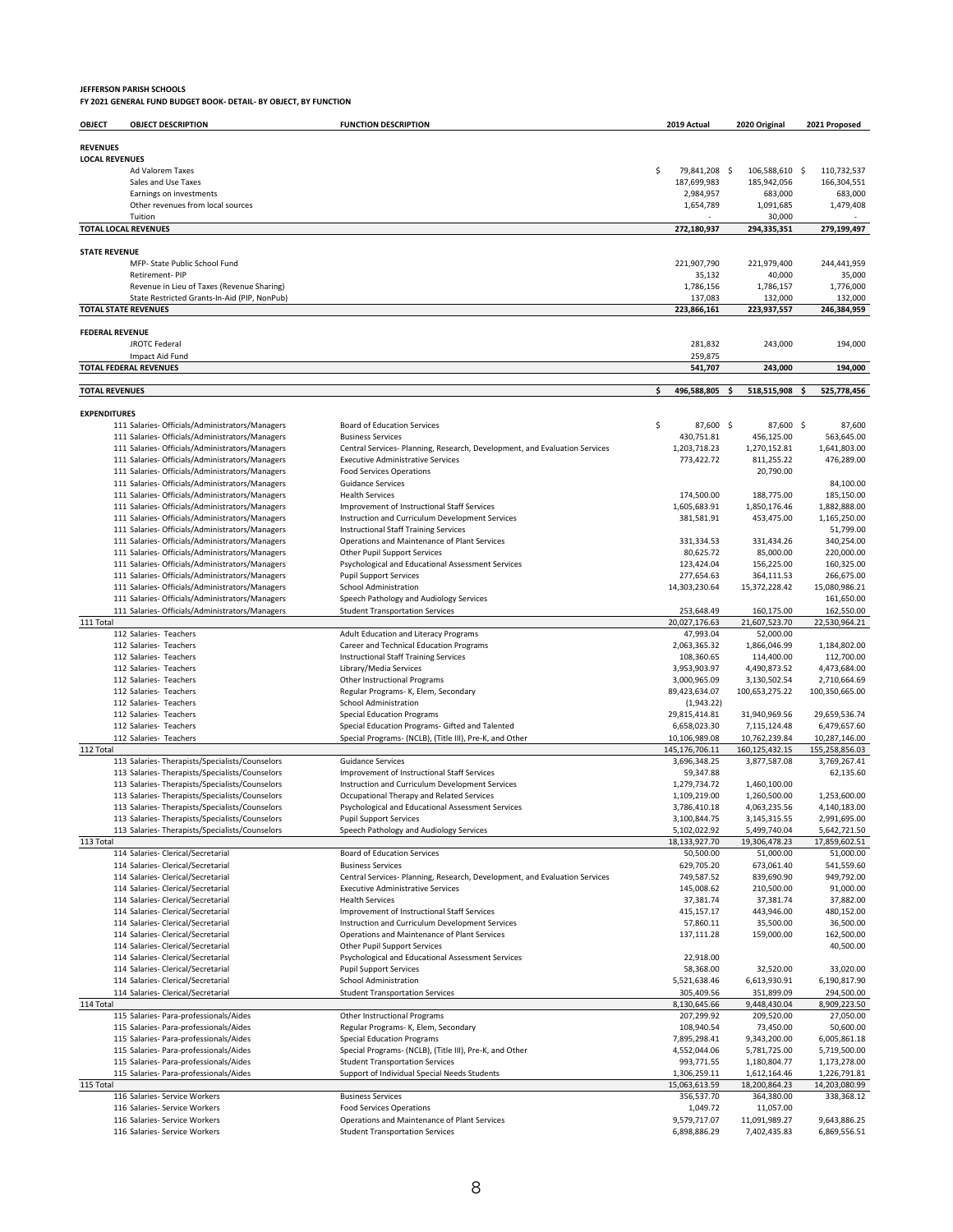| OBJECT    | <b>OBJECT DESCRIPTION</b>                                                      | <b>FUNCTION DESCRIPTION</b>                                                                    | 2019 Actual                | 2020 Original              | 2021 Proposed              |
|-----------|--------------------------------------------------------------------------------|------------------------------------------------------------------------------------------------|----------------------------|----------------------------|----------------------------|
| 116 Total |                                                                                |                                                                                                | 16,836,190.78              | 18,869,862.10              | 16,851,810.88              |
|           | 117 Salaries- Skilled Crafts                                                   | Operations and Maintenance of Plant Services                                                   | 268,394.53                 | 310,115.00                 | 140,245.00                 |
| 117 Total |                                                                                |                                                                                                | 268,394.53                 | 310,115.00                 | 140.245.00                 |
|           | 118 Salaries- Degreed Professionals                                            | <b>Board of Education Services</b>                                                             | 132,500.00                 | 135,000.00                 | 133,000.00                 |
|           | 118 Salaries- Degreed Professionals                                            | <b>Business Services</b>                                                                       | 697,740.20                 | 771,550.00                 | 588,465.00                 |
|           | 118 Salaries- Degreed Professionals                                            | Central Services- Planning, Research, Development, and Evaluation Services                     | 728,133.27                 | 812,600.00                 | 478,800.00                 |
|           | 118 Salaries- Degreed Professionals                                            | <b>Health Services</b>                                                                         | 2,030,437.96               | 2,160,399.00               | 2,194,000.00               |
| 118 Total | 119 Salaries- Other Salaries                                                   | <b>Business Services</b>                                                                       | 3,588,811.43<br>29,032.58  | 3,879,549.00<br>62,400.00  | 3,394,265.00<br>59,400.00  |
|           | 119 Salaries- Other Salaries                                                   | Central Services- Planning, Research, Development, and Evaluation Services                     | 773,776.00                 | 829,500.00                 | 755,800.00                 |
|           | 119 Salaries- Other Salaries                                                   | Facilities Acquisition and Construction Services                                               | 25,046.44                  |                            |                            |
|           | 119 Salaries- Other Salaries                                                   | Improvement of Instructional Staff Services                                                    | 80,451.53                  | 94,650.00                  | 92,000.00                  |
|           | 119 Salaries- Other Salaries                                                   | Other Pupil Support Services                                                                   | 875,006.24                 | 939,983.80                 | 861,367.60                 |
|           | 119 Salaries- Other Salaries                                                   | Parental/Family Involvement                                                                    | 4,849.90                   | 5,150.00                   | 18,375.00                  |
|           | 119 Salaries- Other Salaries                                                   | Psychological and Educational Assessment Services                                              | 5,335.20                   | 7,725.00                   |                            |
|           | 119 Salaries- Other Salaries                                                   | <b>Pupil Support Services</b>                                                                  | 65,500.00                  | 86,275.00                  |                            |
|           | 119 Salaries- Other Salaries                                                   | School Administration                                                                          | 9,429.56                   |                            |                            |
| 119 Total | 119 Salaries- Other Salaries                                                   | Speech Pathology and Audiology Services                                                        | 328,476.11<br>2,196,903.56 | 385,090.94<br>2,410,774.74 | 313,007.00<br>2,099,949.60 |
|           | 120 Salaries of Temporary Employees                                            | Central Services- Planning, Research, Development, and Evaluation Services                     | 117,878.11                 | 34,734.00                  | 24,930.35                  |
|           | 120 Salaries of Temporary Employees                                            | Facilities Acquisition and Construction Services                                               | 1,552.70                   | 467.00                     | 1,480.26                   |
|           | 120 Salaries of Temporary Employees                                            | <b>Food Services Operations</b>                                                                | 4,418.87                   | 4,909.00                   | 4,339.12                   |
|           | 120 Salaries of Temporary Employees                                            | Operations and Maintenance of Plant Services                                                   | 138,786.42                 | 169,437.00                 | 109,684.93                 |
|           | 120 Salaries of Temporary Employees                                            | Other Instructional Programs                                                                   | 797.75                     |                            | 83.72                      |
|           | 120 Salaries of Temporary Employees                                            | Regular Programs- K, Elem, Secondary                                                           | 47,415.41                  | 50,515.00                  | 42,866.83                  |
|           | 120 Salaries of Temporary Employees                                            | <b>School Administration</b>                                                                   | 100,145.46                 | 126,317.00                 | 81,057.88                  |
|           | 120 Salaries of Temporary Employees                                            | <b>Special Education Programs</b>                                                              | 275,798.29                 | 275,177.00                 | 246,505.86                 |
|           | 120 Salaries of Temporary Employees                                            | <b>Student Transportation Services</b>                                                         | 159,101.54                 | 50,580.00                  | 50,290.00                  |
| 120 Total | 130 Salaries for extra work performed                                          | Adult Education and Literacy Programs                                                          | 845,894.55<br>12.50        | 712,136.00                 | 561,238.95                 |
|           | 130 Salaries for extra work performed                                          | <b>Board of Education Services</b>                                                             | 5,776.73                   |                            |                            |
|           | 130 Salaries for extra work performed                                          | <b>Business Services</b>                                                                       | 112,151.90                 | 80,500.00                  | 33.000.00                  |
|           | 130 Salaries for extra work performed                                          | Career and Technical Education Programs                                                        | 6,013.71                   | 3,000.00                   |                            |
|           | 130 Salaries for extra work performed                                          | Central Services- Planning, Research, Development, and Evaluation Services                     | 93,065.86                  | 30,831.00                  | 87,806.68                  |
|           | 130 Salaries for extra work performed                                          | <b>Executive Administrative Services</b>                                                       | 13,271.27                  | 5,150.00                   |                            |
|           | 130 Salaries for extra work performed                                          | Facilities Acquisition and Construction Services                                               | 19.15                      | 23.00                      |                            |
|           | 130 Salaries for extra work performed                                          | <b>Food Services Operations</b>                                                                | 41.85                      | 242.00                     | 36.04                      |
|           | 130 Salaries for extra work performed                                          | <b>Guidance Services</b>                                                                       | 4,222.23                   | 5,118.00                   | 972.23                     |
|           | 130 Salaries for extra work performed                                          | <b>Health Services</b>                                                                         | 7,932.09                   | 557.50                     | (542.50)                   |
|           | 130 Salaries for extra work performed<br>130 Salaries for extra work performed | Improvement of Instructional Staff Services<br>Instruction and Curriculum Development Services | 99,843.30<br>905.21        | 63.48<br>159.70            | 277,364.92                 |
|           | 130 Salaries for extra work performed                                          | <b>Instructional Staff Training Services</b>                                                   | 7,918.39                   | 2,769.00                   | 1,305.98                   |
|           | 130 Salaries for extra work performed                                          | Library/Media Services                                                                         | 16,407.21                  | 3,000.00                   | 287.21                     |
|           | 130 Salaries for extra work performed                                          | Occupational Therapy and Related Services                                                      |                            |                            | 10,500.00                  |
|           | 130 Salaries for extra work performed                                          | Operations and Maintenance of Plant Services                                                   | 863,623.99                 | 788,692.50                 | 752,527.84                 |
|           | 130 Salaries for extra work performed                                          | Other Instructional Programs                                                                   | 1,982,027.97               | 1,941,639.50               | 1,918,362.64               |
|           | 130 Salaries for extra work performed                                          | Other Pupil Support Services                                                                   | 1,543.75                   | 65.00                      | (1,500.00)                 |
|           | 130 Salaries for extra work performed                                          | Parental/Family Involvement                                                                    | 141,900.80                 | 15,672.00                  | 16,185.00                  |
|           | 130 Salaries for extra work performed                                          | Psychological and Educational Assessment Services                                              | 168,647.01                 | 93,751.32                  | (2,750.00)                 |
|           | 130 Salaries for extra work performed                                          | <b>Pupil Support Services</b>                                                                  | 6,683.63                   | 9,750.00                   |                            |
|           | 130 Salaries for extra work performed                                          | Regular Programs- K, Elem, Secondary<br>School Administration                                  | 411,298.74                 | 245,131.00                 | 123,413.18<br>36,787.11    |
|           | 130 Salaries for extra work performed<br>130 Salaries for extra work performed | <b>Special Education Programs</b>                                                              | 46,155.91<br>38,524.47     | 21,685.00<br>26,043.00     | 7,228.47                   |
|           | 130 Salaries for extra work performed                                          | Special Education Programs- Gifted and Talented                                                | 7,435.00                   | 5,500.00                   | 1,185.00                   |
|           | 130 Salaries for extra work performed                                          | Special Programs- (NCLB), (Title III), Pre-K, and Other                                        | 44,790.81                  | 19,687.00                  | 627.29                     |
|           | 130 Salaries for extra work performed                                          | Speech Pathology and Audiology Services                                                        | 4,573.92                   | 1,000.00                   | (2, 176.08)                |
|           | 130 Salaries for extra work performed                                          | <b>Student Transportation Services</b>                                                         | 352,776.86                 | 193,981.50                 | 177,483.75                 |
|           | 130 Salaries for extra work performed                                          | Support of Individual Special Needs Students                                                   | 2,425.98                   | 9,108.00                   | 2,425.97                   |
| 130 Total |                                                                                |                                                                                                | 4,439,990.24               | 3,503,119.50               | 3,440,530.73               |
|           | 140 Salaries for Sabbatical Leave                                              | Other Instructional Programs                                                                   |                            | 13,402.00                  |                            |
| 140 Total | 140 Salaries for Sabbatical Leave                                              | Special Programs- (NCLB), (Title III), Pre-K, and Other                                        |                            | 7,658.00<br>21,060.00      |                            |
|           | 150 Stipend Pay                                                                | Central Services- Planning, Research, Development, and Evaluation Services                     | 2,400.00                   |                            |                            |
|           | 150 Stipend Pay                                                                | <b>Instructional Staff Training Services</b>                                                   | 10,623.75                  | 44,425.00                  | 4,100.00                   |
| 150 Total |                                                                                |                                                                                                | 13,023.75                  | 44,425.00                  | 4,100.00                   |
|           | 210 Group Insurance                                                            | <b>Adult Education and Literacy Programs</b>                                                   | 5,288.32                   | 5,362.00                   |                            |
|           | 210 Group Insurance                                                            | <b>Board of Education Services</b>                                                             | 11,840.71                  | 12,005.68                  | 12,499.60                  |
|           | 210 Group Insurance                                                            | <b>Business Services</b>                                                                       | 323,190.01                 | 328,080.91                 | 282,526.02                 |
|           | 210 Group Insurance                                                            | Career and Technical Education Programs                                                        | 297,948.36                 | 279,197.84                 | 170,934.16                 |
|           | 210 Group Insurance                                                            | Central Services- Planning, Research, Development, and Evaluation Services                     | 502,367.18                 | 505,455.56                 | 533,733.56                 |
|           | 210 Group Insurance                                                            | <b>Executive Administrative Services</b>                                                       | 71,497.18                  | 87,007.56                  | 37,541.76                  |
|           | 210 Group Insurance                                                            | Facilities Acquisition and Construction Services                                               | 17,237.26                  |                            |                            |
|           | 210 Group Insurance<br>210 Group Insurance                                     | <b>Food Services Operations</b><br><b>Guidance Services</b>                                    | 465,699.82                 | 511,432.80                 | 517,849.67                 |
|           | 210 Group Insurance                                                            | <b>Health Services</b>                                                                         | 316,418.94                 | 331,470.96                 | 352,355.28                 |
|           | 210 Group Insurance                                                            | Improvement of Instructional Staff Services                                                    | 292,107.77                 | 296,164.98                 | 311,333.97                 |
|           | 210 Group Insurance                                                            | Instruction and Curriculum Development Services                                                | 189,688.91                 | 218,201.64                 | 142,797.20                 |
|           | 210 Group Insurance                                                            | <b>Instructional Staff Training Services</b>                                                   | (223.02)                   | 14,417.76                  | 21,095.76                  |
|           | 210 Group Insurance                                                            | Library/Media Services                                                                         | 548,328.22                 | 611,196.20                 | 603,858.52                 |
|           | 210 Group Insurance                                                            | Occupational Therapy and Related Services                                                      | 147,706.78                 | 152,129.04                 | 164,839.48                 |
|           | 210 Group Insurance                                                            | Operations and Maintenance of Plant Services                                                   | 1,931,682.63               | 2,029,545.36               | 2,218,682.16               |
|           | 210 Group Insurance                                                            | Other Instructional Programs                                                                   | 379,052.23                 | 386,248.72                 | 291,639.12                 |
|           | 210 Group Insurance                                                            | <b>Other Pupil Support Services</b>                                                            | 72,130.71                  | 122,851.68                 | 141,400.08                 |
|           | 210 Group Insurance<br>210 Group Insurance                                     | Parental/Family Involvement<br>Psychological and Educational Assessment Services               | 3,208.31<br>599,398.42     | 2,334.09<br>592,209.07     | 8,558.25<br>609,413.20     |
|           | 210 Group Insurance                                                            | <b>Pupil Support Services</b>                                                                  | 483,560.61                 | 476,657.11                 | 481,065.20                 |
|           | 210 Group Insurance                                                            | Regular Programs- K, Elem, Secondary                                                           | 12,542,059.56              | 13,003,772.80              | 13,899,141.20              |
|           | 210 Group Insurance                                                            | School Administration                                                                          | 2,784,351.29               | 2,838,652.80               | 2,962,047.52               |
|           | 210 Group Insurance                                                            | <b>Special Education Programs</b>                                                              | 5,806,989.41               | 6,003,006.70               | 5,748,200.85               |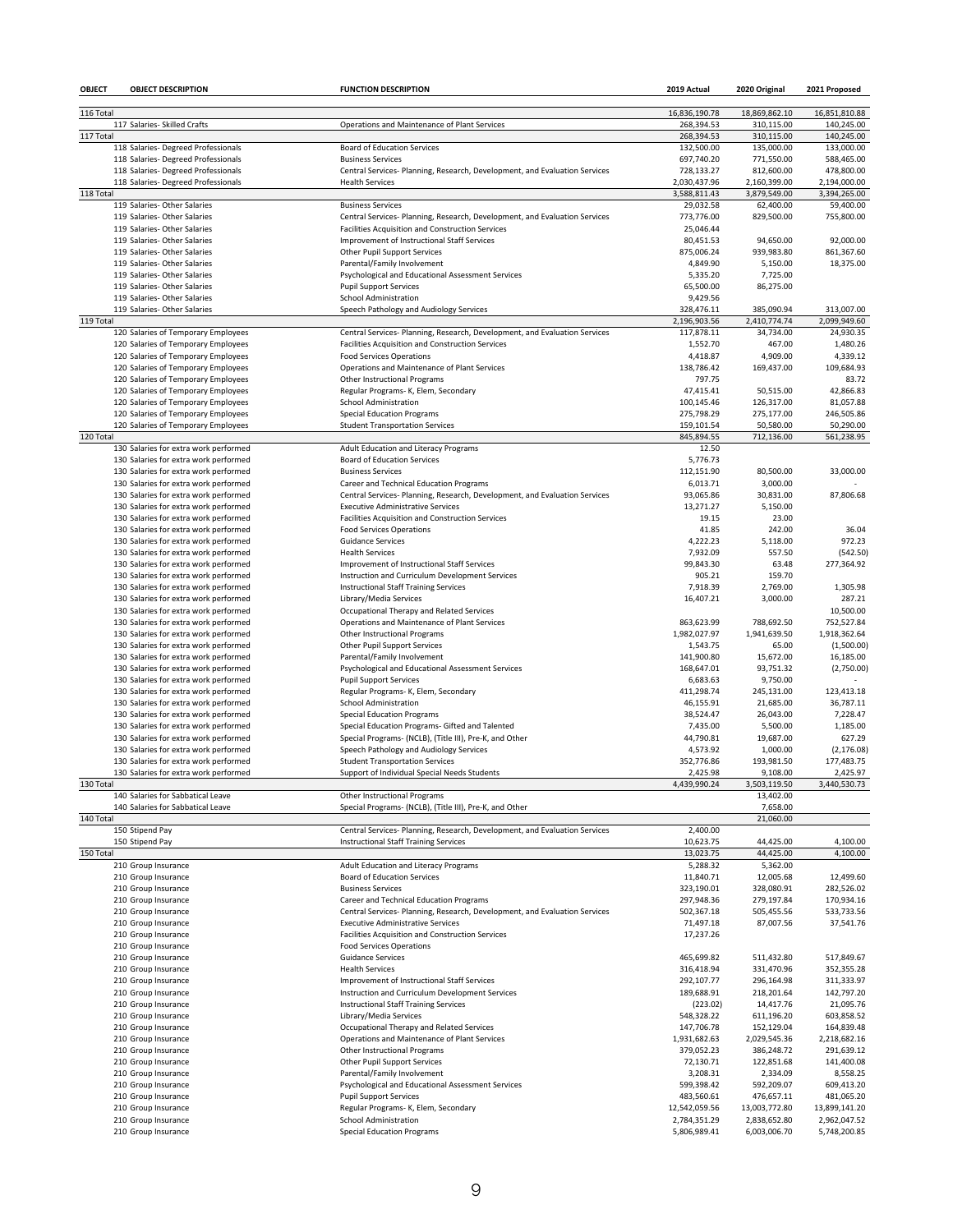| OBJECT    | <b>OBJECT DESCRIPTION</b>                                            | <b>FUNCTION DESCRIPTION</b>                                                                                | 2019 Actual                | 2020 Original              | 2021 Proposed              |
|-----------|----------------------------------------------------------------------|------------------------------------------------------------------------------------------------------------|----------------------------|----------------------------|----------------------------|
|           |                                                                      |                                                                                                            |                            |                            |                            |
|           | 210 Group Insurance                                                  | Special Education Programs- Gifted and Talented                                                            | 962.593.55<br>2,339,182.06 | 990,974.88                 | 916.306.56                 |
|           | 210 Group Insurance<br>210 Group Insurance                           | Special Programs- (NCLB), (Title III), Pre-K, and Other<br>Speech Pathology and Audiology Services         | 745,290.03                 | 2,459,596.21<br>765,107.36 | 2,746,105.20<br>844,482.04 |
|           | 210 Group Insurance                                                  | <b>Student Transportation Services</b>                                                                     | 1,606,827.81               | 1,613,450.40               | 1,553,042.40               |
|           | 210 Group Insurance                                                  | Support of Individual Special Needs Students                                                               | 284,277.11                 | 349,442.85                 | 347,197.68                 |
| 210 Total |                                                                      |                                                                                                            | 33,729,700.17              | 34,985,972.96              | 35,918,646.44              |
|           | 220 FICA Contributions                                               | Adult Education and Literacy Programs                                                                      | 5.43                       |                            |                            |
|           | 220 FICA Contributions                                               | <b>Board of Education Services</b>                                                                         |                            |                            |                            |
|           | 220 FICA Contributions                                               | <b>Business Services</b>                                                                                   | 3,823.39                   |                            |                            |
|           | 220 FICA Contributions                                               | Career and Technical Education Programs                                                                    |                            |                            |                            |
|           | 220 FICA Contributions                                               | Central Services- Planning, Research, Development, and Evaluation Services                                 | 5,924.65                   |                            |                            |
|           | 220 FICA Contributions                                               | <b>Executive Administrative Services</b>                                                                   |                            |                            |                            |
|           | 220 FICA Contributions                                               | Facilities Acquisition and Construction Services                                                           | 95.38                      |                            |                            |
|           | 220 FICA Contributions                                               | <b>Food Services Operations</b>                                                                            | 1,711.16                   | 1,914.12                   |                            |
|           | 220 FICA Contributions<br>220 FICA Contributions                     | <b>Guidance Services</b><br><b>Health Services</b>                                                         | 6,377.34                   | 2,350.98                   |                            |
|           | 220 FICA Contributions                                               | Improvement of Instructional Staff Services                                                                | 419.37                     |                            |                            |
|           | 220 FICA Contributions                                               | Instruction and Curriculum Development Services                                                            |                            |                            |                            |
|           | 220 FICA Contributions                                               | Instructional Staff Training Services                                                                      |                            |                            |                            |
|           | 220 FICA Contributions                                               | Library/Media Services                                                                                     |                            |                            |                            |
|           | 220 FICA Contributions                                               | Occupational Therapy and Related Services                                                                  |                            |                            |                            |
|           | 220 FICA Contributions                                               | Operations and Maintenance of Plant Services                                                               | 103,279.86                 | 102,529.28                 | 120,272.75                 |
|           | 220 FICA Contributions                                               | Other Instructional Programs                                                                               | 15,948.98                  |                            |                            |
|           | 220 FICA Contributions                                               | Other Pupil Support Services                                                                               |                            |                            |                            |
|           | 220 FICA Contributions                                               | Parental/Family Involvement                                                                                | 3.72                       |                            |                            |
|           | 220 FICA Contributions                                               | Psychological and Educational Assessment Services                                                          |                            |                            |                            |
|           | 220 FICA Contributions                                               | <b>Pupil Support Services</b>                                                                              |                            | 5,646.13                   |                            |
|           | 220 FICA Contributions                                               | Regular Programs- K, Elem, Secondary                                                                       | 3,068.11                   | 2,308.94                   | 2,325.00                   |
|           | 220 FICA Contributions                                               | <b>School Administration</b>                                                                               | 26,697.01                  | 23,860.36                  | 23,223.61                  |
|           | 220 FICA Contributions                                               | <b>Special Education Programs</b>                                                                          | 16,470.05                  | 1,396.12                   | 4,116.80                   |
|           | 220 FICA Contributions                                               | Special Education Programs- Gifted and Talented                                                            | 917.60                     |                            |                            |
|           | 220 FICA Contributions<br>220 FICA Contributions                     | Special Programs- (NCLB), (Title III), Pre-K, and Other<br>Speech Pathology and Audiology Services         | (82.96)                    | 1,131.50                   | 1,222.33                   |
|           | 220 FICA Contributions                                               | <b>Student Transportation Services</b>                                                                     | 20,372.84                  | 15,181.06                  | 18,407.80                  |
|           | 220 FICA Contributions                                               | Support of Individual Special Needs Students                                                               |                            |                            | 1,362.45                   |
| 220 Total |                                                                      |                                                                                                            | 205,031.93                 | 156,318.49                 | 170,930.74                 |
|           | 225 Medicare Contributions                                           | Adult Education and Literacy Programs                                                                      | 685.86                     | 754.00                     |                            |
|           | 225 Medicare Contributions                                           | <b>Board of Education Services</b>                                                                         | 2,694.60                   | 2,697.00                   | 2,668.00                   |
|           | 225 Medicare Contributions                                           | <b>Business Services</b>                                                                                   | 29,971.92                  | 32,882.66                  | 30,876.88                  |
|           | 225 Medicare Contributions                                           | Career and Technical Education Programs                                                                    | 27,751.45                  | 26,353.89                  | 17,743.37                  |
|           | 225 Medicare Contributions                                           | Central Services- Planning, Research, Development, and Evaluation Services                                 | 47,047.91                  | 51,247.41                  | 57,114.51                  |
|           | 225 Medicare Contributions                                           | <b>Executive Administrative Services</b>                                                                   | 12,344.09                  | 14,178.44                  | 8,225.69                   |
|           | 225 Medicare Contributions                                           | Facilities Acquisition and Construction Services                                                           | 261.92                     | 7.13                       | 21.47                      |
|           | 225 Medicare Contributions                                           | <b>Food Services Operations</b>                                                                            | 308.26                     | 715.46                     | 569.97                     |
|           | 225 Medicare Contributions                                           | <b>Guidance Services</b>                                                                                   | 50,987.80                  | 56,530.27                  | 56,351.70                  |
|           | 225 Medicare Contributions<br>225 Medicare Contributions             | <b>Health Services</b><br>Improvement of Instructional Staff Services                                      | 30,140.62<br>29,006.19     | 34,610.15<br>32,572.03     | 35,049.98<br>40,636.84     |
|           | 225 Medicare Contributions                                           | Instruction and Curriculum Development Services                                                            | 21,675.84                  | 26,975.05                  | 17,734.96                  |
|           | 225 Medicare Contributions                                           | Instructional Staff Training Services                                                                      | 1,804.18                   | 2,274.37                   | 2,817.25                   |
|           | 225 Medicare Contributions                                           | Library/Media Services                                                                                     | 54,380.00                  | 65,448.57                  | 65,788.66                  |
|           | 225 Medicare Contributions                                           | Occupational Therapy and Related Services                                                                  | 14,715.52                  | 18,277.25                  | 18,329.45                  |
|           | 225 Medicare Contributions                                           | Operations and Maintenance of Plant Services                                                               | 151,723.54                 | 183,477.12                 | 163,128.28                 |
|           | 225 Medicare Contributions                                           | Other Instructional Programs                                                                               | 72,396.32                  | 76,156.43                  | 68,199.27                  |
|           | 225 Medicare Contributions                                           | Other Pupil Support Services                                                                               | 13,270.12                  | 14,863.20                  | 16,383.08                  |
|           | 225 Medicare Contributions                                           | Parental/Family Involvement                                                                                | 2,117.30                   | 268.24                     | 501.13                     |
|           | 225 Medicare Contributions                                           | Psychological and Educational Assessment Services                                                          | 54,210.35                  | 59,596.23                  | 62,806.52                  |
|           | 225 Medicare Contributions                                           | <b>Pupil Support Services</b>                                                                              | 46,086.89                  | 51,372.80                  | 48,167.56                  |
|           | 225 Medicare Contributions                                           | Regular Programs- K, Elem, Secondary                                                                       | 1,212,418.76               | 2,219,290.88               | 1,477,331.35               |
|           | 225 Medicare Contributions                                           | School Administration                                                                                      | 265,674.11                 | 358,419.60                 | 316,200.53                 |
|           | 225 Medicare Contributions                                           | <b>Special Education Programs</b>                                                                          | 515,696.31                 | 604,213.76                 | 526,780.39                 |
|           | 225 Medicare Contributions<br>225 Medicare Contributions             | Special Education Programs- Gifted and Talented<br>Special Programs- (NCLB), (Title III), Pre-K, and Other | 91,920.82<br>199,420.08    | 104,009.16<br>239,942.88   | 95,714.71<br>235,035.65    |
|           | 225 Medicare Contributions                                           | Speech Pathology and Audiology Services                                                                    | 71,094.53                  | 82,061.20                  | 89,715.27                  |
|           | 225 Medicare Contributions                                           | <b>Student Transportation Services</b>                                                                     | 113,715.80                 | 100,858.44                 | 102,212.51                 |
|           | 225 Medicare Contributions                                           | Support of Individual Special Needs Students                                                               | 17,612.62                  | 23,957.76                  | 17,960.22                  |
| 225 Total |                                                                      |                                                                                                            | 3,151,133.71               | 4,484,011.38               | 3,574,065.20               |
|           | 231 TRSL Retirement Contribution                                     | Adult Education and Literacy Programs                                                                      | 13,382.21                  | 13,520.00                  |                            |
|           | 231 TRSL Retirement Contribution                                     | <b>Board of Education Services</b>                                                                         | 52,938.47                  | 51,600.00                  | 50,398.00                  |
|           | 231 TRSL Retirement Contribution                                     | <b>Business Services</b>                                                                                   | 455,414.69                 | 488,679.57                 | 416,410.60                 |
|           | 231 TRSL Retirement Contribution                                     | Career and Technical Education Programs                                                                    | 551,131.10                 | 472,903.27                 | 306,904.42                 |
|           | 231 TRSL Retirement Contribution                                     | Central Services- Planning, Research, Development, and Evaluation Services                                 | 935,884.42                 | 943,929.51                 | 1,016,244.45               |
|           | 231 TRSL Retirement Contribution                                     | <b>Executive Administrative Services</b>                                                                   | 253,458.71                 | 265,656.36                 | 146,360.56                 |
|           | 231 TRSL Retirement Contribution                                     | Facilities Acquisition and Construction Services                                                           | 6,528.07                   | 127.40                     | 381.93                     |
|           | 231 TRSL Retirement Contribution                                     | <b>Food Services Operations</b>                                                                            | 9.70                       | 9,954.62                   | 9.30                       |
|           | 231 TRSL Retirement Contribution                                     | <b>Guidance Services</b>                                                                                   | 977,926.73                 | 985,021.82                 | 949,893.12                 |
|           | 231 TRSL Retirement Contribution                                     | <b>Health Services</b>                                                                                     | 565,898.59                 | 593,945.49                 | 608,167.80                 |
|           | 231 TRSL Retirement Contribution<br>231 TRSL Retirement Contribution | Improvement of Instructional Staff Services<br>Instruction and Curriculum Development Services             | 603,039.36<br>446,656.01   | 603,622.23<br>464,821.50   | 669,275.34<br>291,489.15   |
|           | 231 TRSL Retirement Contribution                                     | Instructional Staff Training Services                                                                      | 33,988.68                  | 42,135.38                  | 44,251.58                  |
|           | 231 TRSL Retirement Contribution                                     | Library/Media Services                                                                                     | 1,013,388.57               | 1,097,545.68               | 1,106,929.20               |
|           | 231 TRSL Retirement Contribution                                     | Occupational Therapy and Related Services                                                                  | 275,644.18                 | 299,469.52                 | 312,331.80                 |
|           | 231 TRSL Retirement Contribution                                     | Operations and Maintenance of Plant Services                                                               | 139,753.87                 | 439,803.58                 | 161,102.03                 |
|           | 231 TRSL Retirement Contribution                                     | Other Instructional Programs                                                                               | 1,300,123.99               | 1,354,519.80               | 1,173,787.71               |
|           | 231 TRSL Retirement Contribution                                     | Other Pupil Support Services                                                                               | 259,798.93                 | 266,512.70                 | 289,441.82                 |
|           | 231 TRSL Retirement Contribution                                     | Parental/Family Involvement                                                                                | 40,271.37                  | 4,809.22                   | 8,916.53                   |
|           | 231 TRSL Retirement Contribution                                     | Psychological and Educational Assessment Services                                                          | 1,067,515.80               | 1,048,021.39               | 991,085.86                 |
|           | 231 TRSL Retirement Contribution                                     | <b>Pupil Support Services</b>                                                                              | 846,762.18                 | 842,083.27                 | 750,977.46                 |
|           | 231 TRSL Retirement Contribution                                     | Regular Programs- K, Elem, Secondary                                                                       | 23,760,948.87              | 24,916,499.38              | 25,309,604.39              |
|           | 231 TRSL Retirement Contribution                                     | School Administration                                                                                      | 5,143,455.62               | 5,444,095.53               | 5,288,765.21               |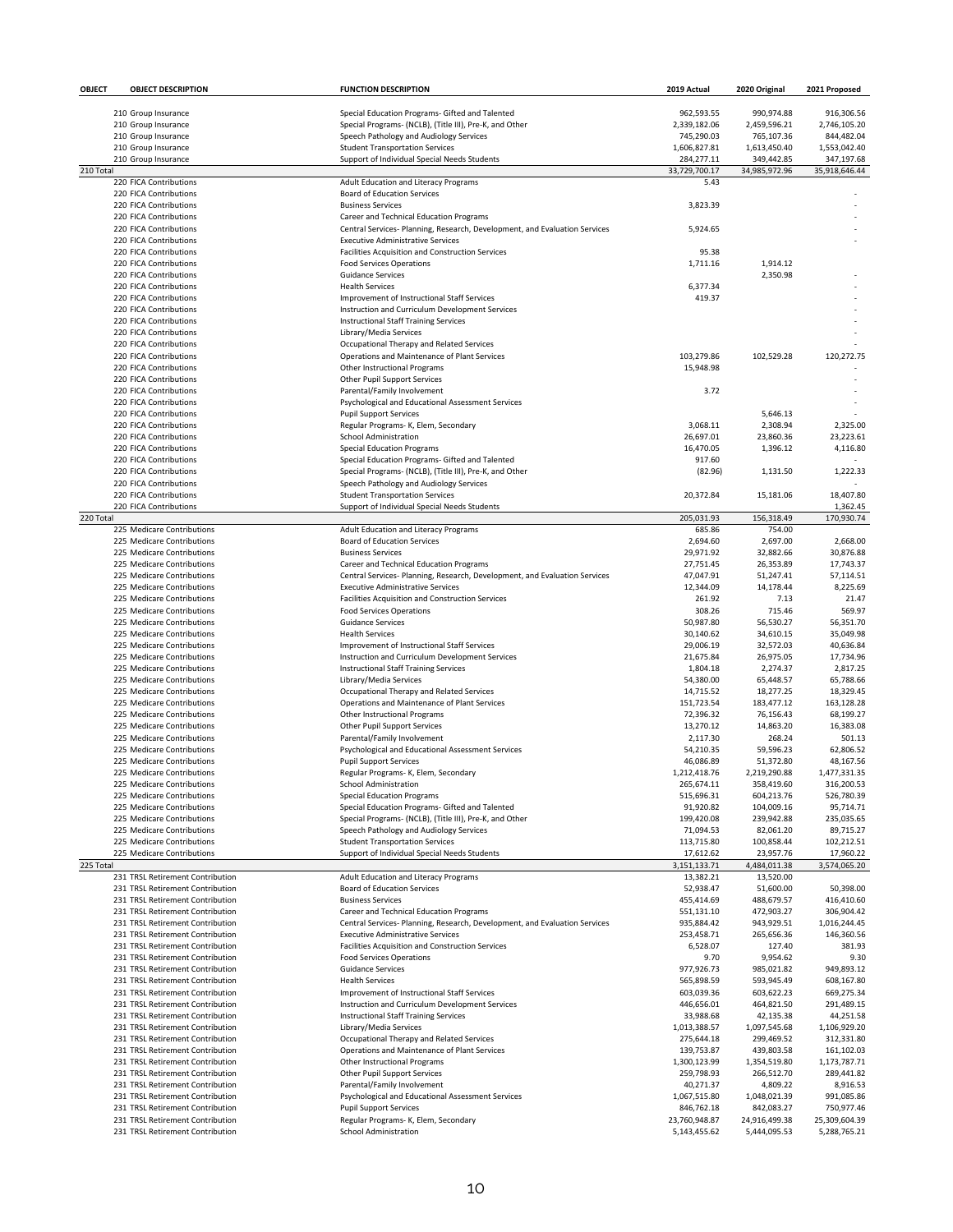| OBJECT    | <b>OBJECT DESCRIPTION</b>                                              | <b>FUNCTION DESCRIPTION</b>                                                                  | 2019 Actual   | 2020 Original | 2021 Proposed            |
|-----------|------------------------------------------------------------------------|----------------------------------------------------------------------------------------------|---------------|---------------|--------------------------|
|           |                                                                        |                                                                                              |               |               |                          |
|           | 231 TRSL Retirement Contribution                                       | <b>Special Education Programs</b>                                                            | 9,922,290.33  | 10,471,606.01 | 9,076,495.45             |
|           | 231 TRSL Retirement Contribution                                       | Special Education Programs- Gifted and Talented                                              | 1,801,531.48  | 1,849,773.58  | 1,594,487.76             |
|           | 231 TRSL Retirement Contribution                                       | Special Programs- (NCLB), (Title III), Pre-K, and Other                                      | 3,995,123.01  | 4,288,247.62  | 4,098,177.04             |
|           | 231 TRSL Retirement Contribution                                       | Speech Pathology and Audiology Services                                                      | 1,418,229.51  | 1,460,708.52  | 1,483,572.53             |
|           | 231 TRSL Retirement Contribution                                       | <b>Student Transportation Services</b>                                                       | 283,424.57    | 258,800.67    | 219,625.77               |
|           | 231 TRSL Retirement Contribution                                       | Support of Individual Special Needs Students                                                 | 362,607.52    | 429,581.98    | 317,138.19               |
| 231 Total |                                                                        |                                                                                              | 56,527,126.54 | 59,407,995.60 | 56,682,225.00            |
|           | 233 LSERS Retirement Contribution                                      | <b>Business Services</b>                                                                     | 107,660.71    | 87,294.48     | 103,425.65               |
|           | 233 LSERS Retirement Contribution                                      | Central Services- Planning, Research, Development, and Evaluation Services                   | 78.15         |               |                          |
|           | 233 LSERS Retirement Contribution<br>233 LSERS Retirement Contribution | <b>Food Services Operations</b>                                                              |               |               | 1,245.33                 |
|           | 233 LSERS Retirement Contribution                                      | <b>Instructional Staff Training Services</b><br>Operations and Maintenance of Plant Services | 2,461,338.31  | 2,732,766.64  | 1,176.70<br>2,402,472.78 |
|           | 233 LSERS Retirement Contribution                                      |                                                                                              | 346.31        |               |                          |
|           | 233 LSERS Retirement Contribution                                      | Other Instructional Programs<br>Psychological and Educational Assessment Services            | 462.13        |               |                          |
|           | 233 LSERS Retirement Contribution                                      | School Administration                                                                        | 1,761.55      | 12,100.73     |                          |
|           | 233 LSERS Retirement Contribution                                      | <b>Special Education Programs</b>                                                            | 2.70          | 13,884.15     |                          |
|           | 233 LSERS Retirement Contribution                                      | Special Programs- (NCLB), (Title III), Pre-K, and Other                                      | 11,884.55     | 12,588.20     |                          |
|           | 233 LSERS Retirement Contribution                                      | <b>Student Transportation Services</b>                                                       | 1,475,578.92  | 1,681,540.40  | 1,640,852.34             |
|           | 233 LSERS Retirement Contribution                                      | Support of Individual Special Needs Students                                                 | 1,896.51      |               |                          |
| 233 Total |                                                                        |                                                                                              | 4,061,009.84  | 4,540,174.60  | 4,149,172.80             |
|           | 239 Other Retirement Contribution                                      | <b>Business Services</b>                                                                     | 47,335.15     | 61,093.43     | 60,180.08                |
|           | 239 Other Retirement Contribution                                      | <b>Guidance Services</b>                                                                     | 18,300.87     | 19,995.53     | 41,704.00                |
|           | 239 Other Retirement Contribution                                      | Improvement of Instructional Staff Services                                                  | 225.30        |               |                          |
|           | 239 Other Retirement Contribution                                      | Instruction and Curriculum Development Services                                              | 27,835.11     | 29,796.10     | 31,107.58                |
|           | 239 Other Retirement Contribution                                      | Occupational Therapy and Related Services                                                    | 21,193.12     | 22,036.65     | 23,458.50                |
|           | 239 Other Retirement Contribution                                      | Other Instructional Programs                                                                 | 1,268.12      |               |                          |
|           | 239 Other Retirement Contribution                                      | Psychological and Educational Assessment Services                                            | 46,226.68     | 54,615.26     | 112,280.00               |
|           | 239 Other Retirement Contribution                                      | <b>Pupil Support Services</b>                                                                | 53,988.79     | 55,775.14     | 46,756.20                |
|           | 239 Other Retirement Contribution                                      | Regular Programs- K, Elem, Secondary                                                         | 34,726.74     | 35,976.87     | 23,659.00                |
|           | 239 Other Retirement Contribution                                      | School Administration                                                                        | 3,236.05      |               | 8,969.97                 |
|           | 239 Other Retirement Contribution                                      | <b>Special Education Programs</b>                                                            | 11,259.76     | 14,114.34     | 15,037.50                |
|           | 239 Other Retirement Contribution                                      | Special Programs- (NCLB), (Title III), Pre-K, and Other                                      | 7,468.04      | 8,946.63      | 9,764.35                 |
| 239 Total |                                                                        |                                                                                              | 273,063.73    | 302,349.95    | 372,917.18               |
|           | 250 Unemployment Compensation                                          | Adult Education and Literacy Programs                                                        | 9.41          | 25.66         |                          |
|           | 250 Unemployment Compensation                                          | <b>Board of Education Services</b>                                                           | 36.74         | 92.48         | 92.00                    |
|           | 250 Unemployment Compensation                                          | <b>Business Services</b>                                                                     | 441.65        | 1,148.11      | 1,064.74                 |
|           | 250 Unemployment Compensation                                          | Career and Technical Education Programs                                                      | 407.51        | 926.08        | 611.85                   |
|           | 250 Unemployment Compensation                                          | Central Services- Planning, Research, Development, and Evaluation Services                   | 714.78        | 1,857.05      | 1,969.45                 |
|           | 250 Unemployment Compensation                                          | <b>Executive Administrative Services</b>                                                     | 182.10        | 501.75        | 283.64                   |
|           | 250 Unemployment Compensation                                          | Facilities Acquisition and Construction Services                                             | 4.92          | 0.15          | 0.74                     |
|           | 250 Unemployment Compensation                                          | <b>Food Services Operations</b>                                                              | 1.13          | 21.42         | 19.67                    |
|           | 250 Unemployment Compensation                                          | <b>Guidance Services</b>                                                                     | 724.61        | 1,926.21      | 1,943.19                 |
|           | 250 Unemployment Compensation                                          | <b>Health Services</b>                                                                       | 432.14        | 1,178.98      | 1,208.62                 |
|           | 250 Unemployment Compensation                                          | Improvement of Instructional Staff Services                                                  | 442.43        | 1,184.93      | 1,401.27                 |
|           | 250 Unemployment Compensation                                          | Instruction and Curriculum Development Services                                              | 334.99        | 961.57        | 611.55                   |
|           | 250 Unemployment Compensation                                          | Instructional Staff Training Services                                                        | 23.94         | 70.14         | 97.16                    |
|           | 250 Unemployment Compensation                                          | Library/Media Services                                                                       | 778.39        | 2,233.67      | 2,268.63                 |
|           | 250 Unemployment Compensation                                          | Occupational Therapy and Related Services                                                    | 216.43        | 625.34        | 632.05                   |
|           | 250 Unemployment Compensation                                          | Operations and Maintenance of Plant Services                                                 | 2,222.57      | 6,183.33      | 5,625.28                 |
|           | 250 Unemployment Compensation                                          | Other Instructional Programs                                                                 | 1,013.04      | 2,285.70      | 2,351.70                 |
|           | 250 Unemployment Compensation                                          | Other Pupil Support Services                                                                 | 186.94        | 505.70        | 564.94                   |
|           | 250 Unemployment Compensation                                          | Parental/Family Involvement                                                                  | 28.70         | 6.91          | 17.29                    |
|           | 250 Unemployment Compensation                                          | Psychological and Educational Assessment Services                                            | 802.45        | 2,095.79      | 2,165.75                 |
|           | 250 Unemployment Compensation                                          | <b>Pupil Support Services</b>                                                                | 687.14        | 1,802.36      | 1,660.96                 |
|           | 250 Unemployment Compensation                                          | Regular Programs- K, Elem, Secondary                                                         | 17,631.27     | 49,514.99     | 50,942.64                |
|           | 250 Unemployment Compensation                                          | School Administration                                                                        | 3,930.39      | 10,929.22     | 10,903.98                |
|           | 250 Unemployment Compensation                                          | <b>Special Education Programs</b>                                                            | 7,557.80      | 20,646.12     | 18,165.70                |
|           | 250 Unemployment Compensation                                          | Special Education Programs- Gifted and Talented                                              | 1,313.92      | 3,542.12      | 3,300.56                 |
|           | 250 Unemployment Compensation                                          | Special Programs- (NCLB), (Title III), Pre-K, and Other                                      | 2,835.83      | 8,170.74      | 8,105.44                 |
|           | 250 Unemployment Compensation                                          | Speech Pathology and Audiology Services                                                      | 1,058.28      | 2,915.61      | 3,093.69                 |
|           | 250 Unemployment Compensation                                          | <b>Student Transportation Services</b>                                                       | 1,353.54      | 3,579.46      | 3,524.55                 |
|           | 250 Unemployment Compensation                                          | Support of Individual Special Needs Students                                                 | 256.46        | 807.29        | 619.46                   |
| 250 Total |                                                                        |                                                                                              | 45,629.50     | 125,738.88    | 123,246.50               |
|           | 260 Workers Compensation                                               | Adult Education and Literacy Programs                                                        | 763.39        | 982.18        |                          |
|           | 260 Workers Compensation                                               | <b>Board of Education Services</b>                                                           | 2,992.15      | 3,518.10      | 3,496.00                 |
|           | 260 Workers Compensation                                               | <b>Business Services</b>                                                                     | 35,968.11     | 44,081.88     | 40,459.34                |
|           | 260 Workers Compensation                                               | Career and Technical Education Programs                                                      | 33,173.70     | 35,481.11     | 23,249.92                |
|           | 260 Workers Compensation                                               | Central Services- Planning, Research, Development, and Evaluation Services                   | 58,199.32     | 71,280.99     | 74,839.76                |
|           | 260 Workers Compensation                                               | <b>Executive Administrative Services</b>                                                     | 14,814.04     | 19,128.46     | 10,778.49                |
|           | 260 Workers Compensation                                               | Facilities Acquisition and Construction Services                                             | 398.05        | 10.07         | 28.15                    |
|           | 260 Workers Compensation                                               | <b>Food Services Operations</b>                                                              | 91.65         | 962.13        | 746.85                   |
|           | 260 Workers Compensation                                               | <b>Guidance Services</b>                                                                     | 58,933.49     | 73,771.40     | 73,840.13                |
|           | 260 Workers Compensation                                               | <b>Health Services</b>                                                                       | 35,748.74     | 45,126.08     | 45,927.55                |
|           | 260 Workers Compensation                                               | Improvement of Instructional Staff Services                                                  | 35,937.40     | 45,537.69     | 53,248.29                |
|           | 260 Workers Compensation                                               | Instruction and Curriculum Development Services                                              | 27,286.51     | 36,718.68     | 23,238.93                |
|           | 260 Workers Compensation                                               | <b>Instructional Staff Training Services</b>                                                 | 1,949.25      | 3,036.95      | 3,691.54                 |
|           | 260 Workers Compensation                                               | Library/Media Services                                                                       | 63,391.82     | 85,483.53     | 86,205.75                |
|           | 260 Workers Compensation                                               | Occupational Therapy and Related Services                                                    | 17,606.85     | 24,041.51     | 24,017.90                |
|           | 260 Workers Compensation                                               | Operations and Maintenance of Plant Services                                                 | 180,411.49    | 245,752.60    | 213,755.02               |
|           | 260 Workers Compensation                                               | Other Instructional Programs                                                                 | 82,407.47     | 103,681.97    | 89,364.45                |
|           | 260 Workers Compensation                                               | Other Pupil Support Services                                                                 | 15,215.54     | 19,297.03     | 21,467.48                |
|           | 260 Workers Compensation                                               | Parental/Family Involvement                                                                  | 2,323.22      | 372.63        | 656.69                   |
|           | 260 Workers Compensation                                               | Psychological and Educational Assessment Services                                            | 65,346.42     | 80,064.78     | 82,298.16                |
|           | 260 Workers Compensation                                               | <b>Pupil Support Services</b>                                                                | 55,956.73     | 68,934.13     | 63,116.07                |
|           | 260 Workers Compensation                                               | Regular Programs- K, Elem, Secondary                                                         | 1,462,743.69  | 2,298,451.51  | 2,235,282.39             |
|           | 260 Workers Compensation                                               | School Administration                                                                        | 328,362.81    | 423,509.78    | 478,144.42               |
|           | 260 Workers Compensation                                               | <b>Special Education Programs</b>                                                            | 640,994.20    | 982,278.65    | 690,262.60               |
|           | 260 Workers Compensation                                               | Special Education Programs- Gifted and Talented                                              | 106,758.95    | 135,740.90    | 125,419.17               |
|           | 260 Workers Compensation                                               | Special Programs- (NCLB), (Title III), Pre-K, and Other                                      | 234,426.72    | 313,661.75    | 307,977.22               |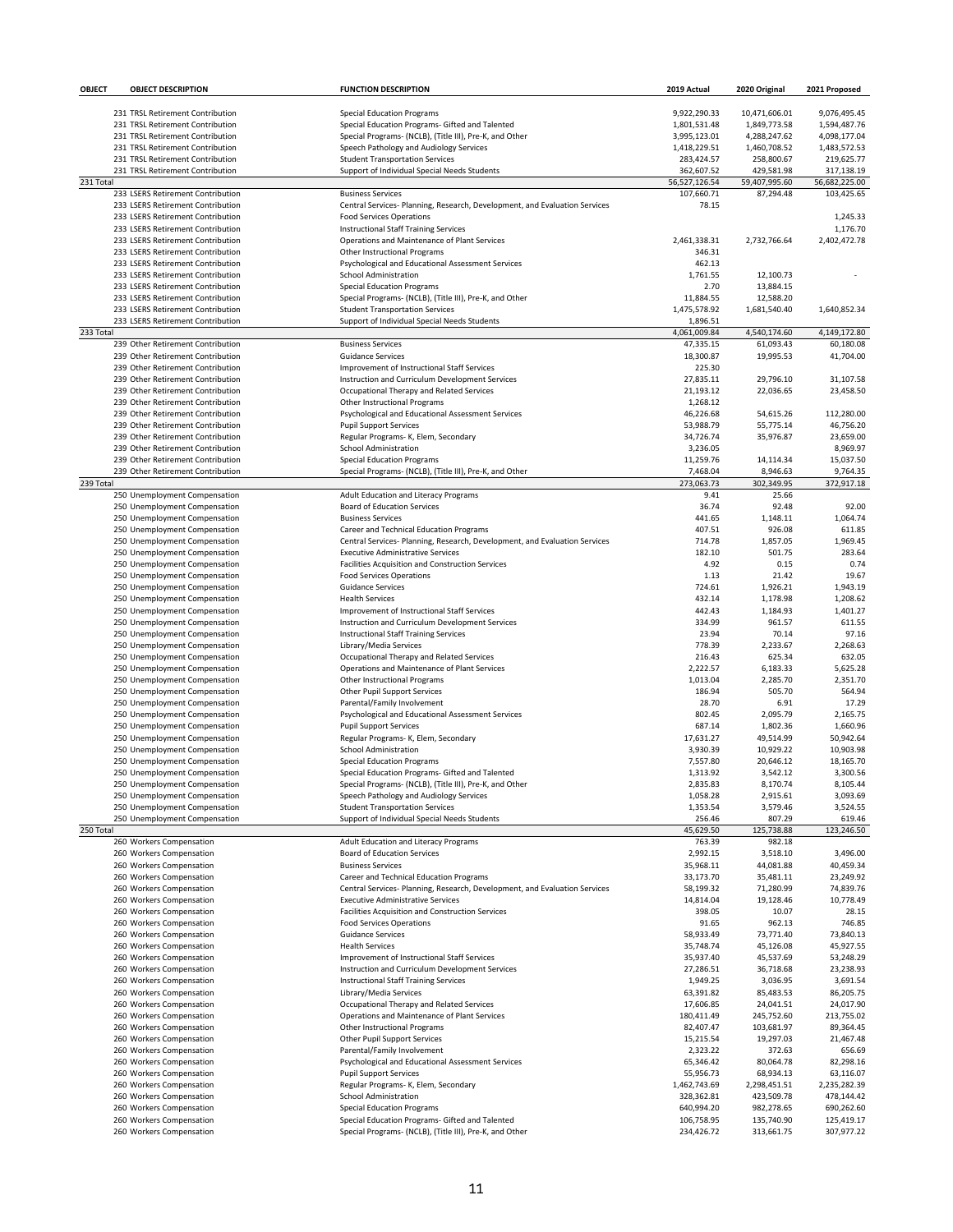| OBJECT    | <b>OBJECT DESCRIPTION</b>                                    | <b>FUNCTION DESCRIPTION</b>                                                                        | 2019 Actual                 | 2020 Original               | 2021 Proposed               |
|-----------|--------------------------------------------------------------|----------------------------------------------------------------------------------------------------|-----------------------------|-----------------------------|-----------------------------|
|           |                                                              |                                                                                                    |                             |                             |                             |
|           | 260 Workers Compensation                                     | Speech Pathology and Audiology Services                                                            | 86,648.52                   | 111,548.23                  | 117,557.88                  |
|           | 260 Workers Compensation<br>260 Workers Compensation         | <b>Student Transportation Services</b><br>Support of Individual Special Needs Students             | 111,295.65<br>23,925.42     | 137,464.39<br>55,505.51     | 133,933.85<br>23,533.94     |
| 260 Total |                                                              |                                                                                                    | 3,784,071.30                | 5,465,424.62                | 5,046,537.94                |
|           | 270 Retiree Health Benefits                                  | Adult Education and Literacy Programs                                                              | 27,266.92                   | 35,939.00                   | 27,266.92                   |
|           | 270 Retiree Health Benefits                                  | <b>Board of Education Services</b>                                                                 | 45,309.28                   | 45,063.00                   | 45,309.28                   |
|           | 270 Retiree Health Benefits                                  | <b>Business Services</b>                                                                           | 365,144.04                  | 375,996.00                  | 365,144.04                  |
|           | 270 Retiree Health Benefits                                  | Career and Technical Education Programs                                                            | 171,938.33                  | 185,881.00                  | 171,938.33                  |
|           | 270 Retiree Health Benefits                                  | Central Services- Planning, Research, Development, and Evaluation Services                         | 582,800.11                  | 645,075.00                  | 582,800.11                  |
|           | 270 Retiree Health Benefits                                  | <b>Executive Administrative Services</b>                                                           | 152,158.40                  | 107,854.00                  | 152,158.40                  |
|           | 270 Retiree Health Benefits<br>270 Retiree Health Benefits   | Facilities Acquisition and Construction Services<br><b>Food Services Operations</b>                | 291,117.24<br>711,113.97    | 246,935.00                  | 291,117.24<br>711,113.97    |
|           | 270 Retiree Health Benefits                                  | <b>Guidance Services</b>                                                                           | 381,596.12                  | 591,852.00<br>348,323.00    | 381,596.12                  |
|           | 270 Retiree Health Benefits                                  | <b>Health Services</b>                                                                             | 267,162.68                  | 253,024.00                  | 267,162.68                  |
|           | 270 Retiree Health Benefits                                  | Improvement of Instructional Staff Services                                                        | 506,676.94                  | 460,354.00                  | 506,676.94                  |
|           | 270 Retiree Health Benefits                                  | Instruction and Curriculum Development Services                                                    | 347,436.59                  | 264,304.00                  | 347,436.59                  |
|           | 270 Retiree Health Benefits                                  | <b>Instructional Staff Training Services</b>                                                       | 70,704.95                   | 22,845.00                   | 70,704.95                   |
|           | 270 Retiree Health Benefits                                  | Library/Media Services                                                                             | 331,962.72                  | 332,136.00                  | 331,962.72                  |
|           | 270 Retiree Health Benefits                                  | Occupational Therapy and Related Services                                                          | 91,666.56                   | 87,602.00                   | 91,666.56                   |
|           | 270 Retiree Health Benefits                                  | Operations and Maintenance of Plant Services                                                       | 1,571,766.70                | 1,555,545.00                | 1,571,766.70                |
|           | 270 Retiree Health Benefits<br>270 Retiree Health Benefits   | Other Instructional Programs                                                                       | 369,647.02<br>83,722.47     | 348,100.00                  | 369,647.02                  |
|           | 270 Retiree Health Benefits                                  | Other Pupil Support Services<br>Parental/Family Involvement                                        | 7,679.55                    | 13,659.00<br>8,431.00       | 83,722.47<br>7,679.55       |
|           | 270 Retiree Health Benefits                                  | Psychological and Educational Assessment Services                                                  | 351,585.35                  | 397,662.00                  | 351,585.35                  |
|           | 270 Retiree Health Benefits                                  | <b>Pupil Support Services</b>                                                                      | 361,806.67                  | 346,699.00                  | 361,806.67                  |
|           | 270 Retiree Health Benefits                                  | Regular Programs- K, Elem, Secondary                                                               | 7,531,394.23                | 7,749,834.00                | 7,531,394.23                |
|           | 270 Retiree Health Benefits                                  | <b>School Administration</b>                                                                       | 3,191,257.25                | 3,092,887.00                | 3,191,257.25                |
|           | 270 Retiree Health Benefits                                  | <b>Special Education Programs</b>                                                                  | 3,547,998.92                | 3,314,990.00                | 3,547,998.92                |
|           | 270 Retiree Health Benefits                                  | Special Education Programs- Gifted and Talented                                                    | 553,176.29                  | 571,251.00                  | 553,176.29                  |
|           | 270 Retiree Health Benefits                                  | Special Programs- (NCLB), (Title III), Pre-K, and Other                                            | 2,220,587.53                | 2,254,059.00                | 2,220,587.53                |
|           | 270 Retiree Health Benefits                                  | Speech Pathology and Audiology Services                                                            | 499,256.37                  | 506,779.00                  | 499,256.37                  |
|           | 270 Retiree Health Benefits                                  | <b>Student Transportation Services</b>                                                             | 774,482.88                  | 806,433.00                  | 774,482.88                  |
| 270 Total | 270 Retiree Health Benefits                                  | Support of Individual Special Needs Students                                                       | 130,157.59<br>25,538,573.67 | 142,833.00<br>25,112,345.00 | 130,157.59<br>25,538,573.67 |
|           | 281 Sick Leave Severance Pay                                 | <b>Business Services</b>                                                                           | 8,649.58                    | 7,000.00                    | 5,000.00                    |
|           | 281 Sick Leave Severance Pay                                 | Career and Technical Education Programs                                                            | 19,105.08                   | 6,824.00                    | 34,127.44                   |
|           | 281 Sick Leave Severance Pay                                 | Central Services- Planning, Research, Development, and Evaluation Services                         | 9,852.46                    |                             |                             |
|           | 281 Sick Leave Severance Pay                                 | <b>Executive Administrative Services</b>                                                           | 6,137.25                    |                             |                             |
|           | 281 Sick Leave Severance Pay                                 | Facilities Acquisition and Construction Services                                                   | 3,256.60                    |                             |                             |
|           | 281 Sick Leave Severance Pay                                 | <b>Food Services Operations</b>                                                                    | 15,534.10                   | 12,346.00                   | 34,932.67                   |
|           | 281 Sick Leave Severance Pay                                 | <b>Guidance Services</b>                                                                           | 20,536.16                   | 15,929.00                   | 28,733.17                   |
|           | 281 Sick Leave Severance Pay                                 | Improvement of Instructional Staff Services                                                        | 18,542.65                   |                             | 8,000.00                    |
|           | 281 Sick Leave Severance Pay                                 | Instruction and Curriculum Development Services                                                    | 8,447.87                    | 10,255.00                   | 21,350.71                   |
|           | 281 Sick Leave Severance Pay                                 | <b>Instructional Staff Training Services</b>                                                       | 7,749.55                    | 7,759.00                    | 23,636.97<br>59,172.57      |
|           | 281 Sick Leave Severance Pay<br>281 Sick Leave Severance Pay | Library/Media Services<br>Operations and Maintenance of Plant Services                             | 32,276.25<br>39,497.88      | 19,816.00<br>45,651.00      | 101,126.13                  |
|           | 281 Sick Leave Severance Pay                                 | Other Instructional Programs                                                                       | 26,448.49                   | 22,925.00                   | 41,484.28                   |
|           | 281 Sick Leave Severance Pay                                 | Other Pupil Support Services                                                                       | 7,066.50                    |                             | 8,000.00                    |
|           | 281 Sick Leave Severance Pay                                 | Psychological and Educational Assessment Services                                                  | 25,325.22                   |                             | 30,723.02                   |
|           | 281 Sick Leave Severance Pay                                 | <b>Pupil Support Services</b>                                                                      | 4,231.19                    | 10,248.00                   | 29,257.84                   |
|           | 281 Sick Leave Severance Pay                                 | Regular Programs- K, Elem, Secondary                                                               | 297.801.32                  | 401,987.00                  | 919,638.32                  |
|           | 281 Sick Leave Severance Pav                                 | <b>School Administration</b>                                                                       | 112,155.65                  | 190,594.00                  | 353,425.18                  |
|           | 281 Sick Leave Severance Pay                                 | <b>Special Education Programs</b>                                                                  | 146,105.83                  | 173,593.00                  | 382,720.49                  |
|           | 281 Sick Leave Severance Pay                                 | Special Education Programs- Gifted and Talented                                                    | 52,922.77                   | 52,415.00                   | 114,167.96                  |
|           | 281 Sick Leave Severance Pay                                 | Special Programs- (NCLB), (Title III), Pre-K, and Other<br>Speech Pathology and Audiology Services | 79,666.44                   | 51,973.00<br>9,499.00       | 182,028.68                  |
|           | 281 Sick Leave Severance Pay<br>281 Sick Leave Severance Pay | <b>Student Transportation Services</b>                                                             | 25,119.75<br>51,068.02      |                             | 68,555.73                   |
|           | 281 Sick Leave Severance Pay                                 | Support of Individual Special Needs Students                                                       |                             | 6,641.00                    | 9,407.39                    |
| 281 Tota  |                                                              |                                                                                                    | 1,017,496.61                | 1,045,455.00                | 2,455,488.55                |
|           | 282 Annual Leave Severance Pay                               | Central Services- Planning, Research, Development, and Evaluation Services                         | 8,112.44                    |                             |                             |
|           | 282 Annual Leave Severance Pay                               | Improvement of Instructional Staff Services                                                        | 3,092.99                    | 3,500.00                    |                             |
|           | 282 Annual Leave Severance Pay                               | Operations and Maintenance of Plant Services                                                       |                             | 8,150.00                    |                             |
|           | 282 Annual Leave Severance Pay                               | <b>Pupil Support Services</b>                                                                      |                             |                             |                             |
|           | 282 Annual Leave Severance Pay                               | Special Programs- (NCLB), (Title III), Pre-K, and Other                                            | 212.97                      |                             |                             |
|           | 282 Annual Leave Severance Pay                               | <b>Student Transportation Services</b>                                                             | 3,526.71                    |                             |                             |
| 282 Total | 290 Other Employee Benefits                                  | Adult Education and Literacy Programs                                                              | 14,945.11<br>266.12         | 11,650.00<br>312.96         |                             |
|           | 290 Other Employee Benefits                                  | <b>Board of Education Services</b>                                                                 | 619.51                      | 611.52                      | 624.00                      |
|           | 290 Other Employee Benefits                                  | <b>Business Services</b>                                                                           | 16,906.99                   | 18,023.90                   | 14,732.16                   |
|           | 290 Other Employee Benefits                                  | Career and Technical Education Programs                                                            | 12,368.34                   | 13,728.96                   | 9,152.40                    |
|           | 290 Other Employee Benefits                                  | Central Services- Planning, Research, Development, and Evaluation Services                         | 26,625.09                   | 27,790.32                   | 29,063.52                   |
|           | 290 Other Employee Benefits                                  | <b>Executive Administrative Services</b>                                                           | 3,340.87                    | 4,237.32                    | 1,884.00                    |
|           | 290 Other Employee Benefits                                  | Facilities Acquisition and Construction Services                                                   | 40.48                       |                             |                             |
|           | 290 Other Employee Benefits                                  | <b>Food Services Operations</b>                                                                    | 106.62                      | 749.04                      |                             |
|           | 290 Other Employee Benefits                                  | <b>Guidance Services</b>                                                                           | 19,390.86                   | 27,728.16                   | 25,860.60                   |
|           | 290 Other Employee Benefits                                  | <b>Health Services</b>                                                                             | 11,656.48                   | 15,631.92                   | 15,912.72                   |
|           | 290 Other Employee Benefits                                  | Improvement of Instructional Staff Services                                                        | 13,490.84                   | 13,834.45                   | 14,744.75                   |
|           | 290 Other Employee Benefits<br>290 Other Employee Benefits   | Instruction and Curriculum Development Services<br><b>Instructional Staff Training Services</b>    | 8,340.34<br>(58.73)         | 10,400.88<br>625.92         | 5,984.40<br>1,260.00        |
|           | 290 Other Employee Benefits                                  | Library/Media Services                                                                             | 24,290.10                   | 31,199.28                   | 27,667.68                   |
|           | 290 Other Employee Benefits                                  | Occupational Therapy and Related Services                                                          | 5,547.37                    | 6,368.40                    | 6,645.84                    |
|           | 290 Other Employee Benefits                                  | Operations and Maintenance of Plant Services                                                       | 139,715.09                  | 147,628.32                  | 134,940.48                  |
|           | 290 Other Employee Benefits                                  | Other Instructional Programs                                                                       | 19,298.83                   | 23,601.60                   | 17,501.28                   |
|           | 290 Other Employee Benefits                                  | Other Pupil Support Services                                                                       | 3,531.36                    | 6,670.08                    | 6,866.64                    |
|           | 290 Other Employee Benefits                                  | Parental/Family Involvement                                                                        | (118.98)                    | 62.59                       | 218.40                      |
|           | 290 Other Employee Benefits                                  | Psychological and Educational Assessment Services                                                  | 22,342.70                   | 25,946.69                   | 25,486.08                   |
|           | 290 Other Employee Benefits                                  | <b>Pupil Support Services</b>                                                                      | 19,934.65                   | 23,025.07                   | 20,460.24                   |
|           | 290 Other Employee Benefits                                  | Regular Programs- K, Elem, Secondary                                                               | 515,494.86                  | 669,578.40                  | 674,704.80                  |
|           | 290 Other Employee Benefits                                  | <b>School Administration</b>                                                                       | 134,581.35                  | 147,918.24                  | 142,949.04                  |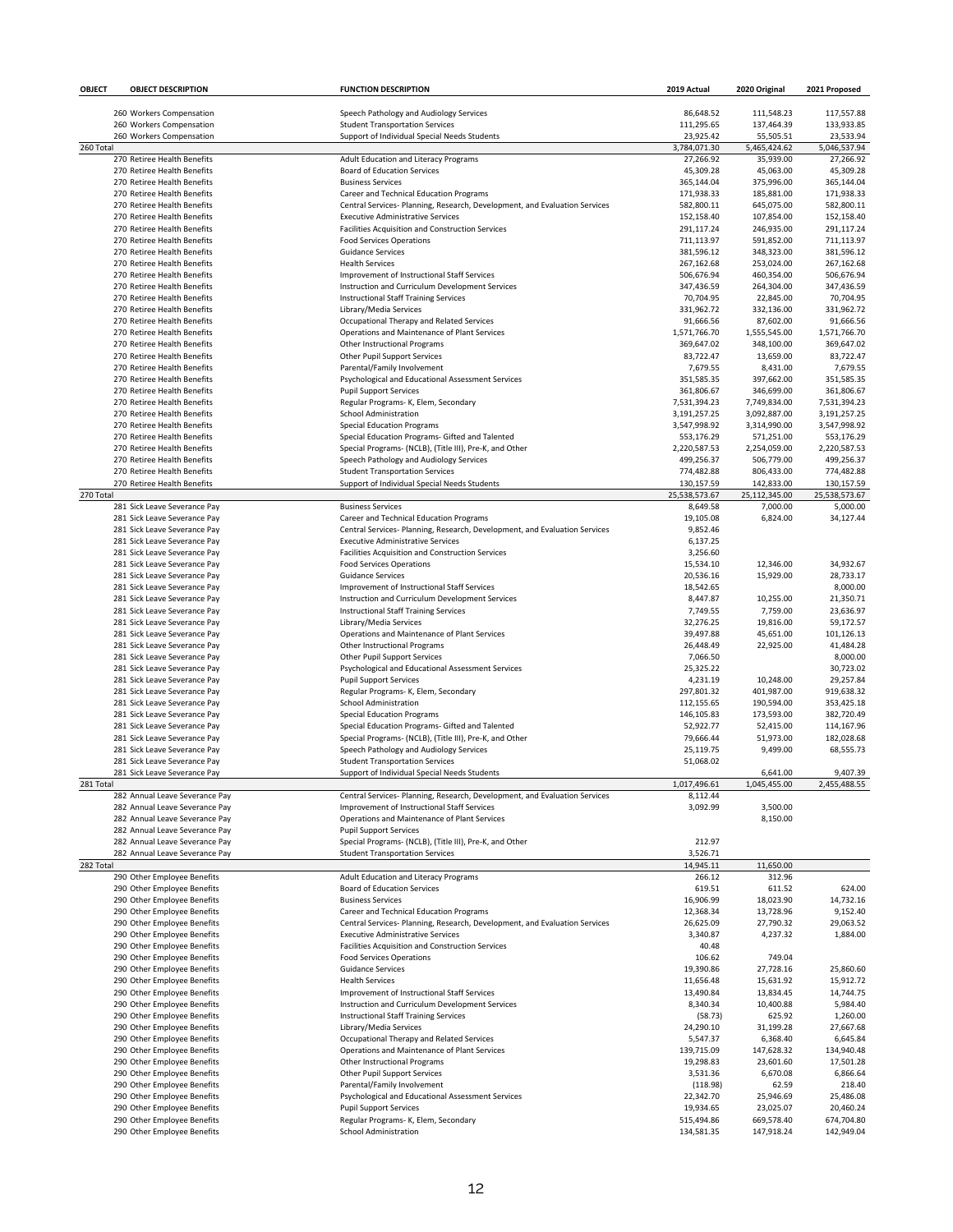| OBJECT    | <b>OBJECT DESCRIPTION</b>                                                | <b>FUNCTION DESCRIPTION</b>                                                                                                    | 2019 Actual               | 2020 Original             | 2021 Proposed              |
|-----------|--------------------------------------------------------------------------|--------------------------------------------------------------------------------------------------------------------------------|---------------------------|---------------------------|----------------------------|
|           |                                                                          |                                                                                                                                |                           |                           |                            |
|           | 290 Other Employee Benefits                                              | <b>Special Education Programs</b>                                                                                              | 274,307.88                | 351.091.14                | 275,495.38                 |
|           | 290 Other Employee Benefits<br>290 Other Employee Benefits               | Special Education Programs- Gifted and Talented<br>Special Programs- (NCLB), (Title III), Pre-K, and Other                     | 38,793.86<br>108,832.62   | 47,506.80<br>151,169.71   | 43.034.64<br>141,641.76    |
|           | 290 Other Employee Benefits                                              | Speech Pathology and Audiology Services                                                                                        | 30,474.25                 | 38,736.24                 | 40,801.92                  |
|           | 290 Other Employee Benefits                                              | <b>Student Transportation Services</b>                                                                                         | 80,075.76                 | 92,238.00                 | 84,979.68                  |
|           | 290 Other Employee Benefits                                              | Support of Individual Special Needs Students                                                                                   | 16,873.00                 | 22,185.44                 | 17,075.99                  |
| 290 Total |                                                                          |                                                                                                                                | 1,547,068.51              | 1,918,601.35              | 1,779,688.40               |
|           | 311 Assessor Fees                                                        | <b>Board of Education Services</b>                                                                                             | 1,022,961.06              | 1,036,000.00              | 1,322,000.00               |
| 311 Total |                                                                          |                                                                                                                                | 1,022,961.06              | 1,036,000.00              | 1,322,000.00               |
|           | 312 Sheriff Fees                                                         | <b>Board of Education Services</b>                                                                                             | 38,482.00                 | 54,000.00                 | 52,000.00                  |
| 312 Total | 313 Pension Fund                                                         | <b>Board of Education Services</b>                                                                                             | 38,482.00<br>2,495,070.47 | 54,000.00<br>2,628,144.00 | 52,000.00<br>3,579,000.00  |
| 313 Total |                                                                          |                                                                                                                                | 2,495,070.47              | 2,628,144.00              | 3,579,000.00               |
|           | 314 Sales Tax Collection Fees                                            | <b>Board of Education Services</b>                                                                                             | 17,891,099.11             | 16,990,000.00             | 16,489,165.00              |
| 314 Total |                                                                          |                                                                                                                                | 17,891,099.11             | 16,990,000.00             | 16,489,165.00              |
|           | 316 Election Fees                                                        | <b>Board of Education Services</b>                                                                                             | 169,932.37                |                           |                            |
| 316 Total |                                                                          |                                                                                                                                | 169,932.37                |                           |                            |
|           | 320 Purchased Educational Services<br>320 Purchased Educational Services | Career and Technical Education Programs                                                                                        | 47,755.33<br>18,400.47    | 48,884.00<br>20,000.00    | 48,884.00<br>20,000.00     |
|           | 320 Purchased Educational Services                                       | Central Services- Planning, Research, Development, and Evaluation Services<br>Facilities Acquisition and Construction Services | 8,500.00                  | 8,500.00                  | 7,500.00                   |
|           | 320 Purchased Educational Services                                       | <b>Instructional Staff Training Services</b>                                                                                   | 46,716.71                 | 200,320.80                | 159,305.80                 |
|           | 320 Purchased Educational Services                                       | Library/Media Services                                                                                                         | 18,537.48                 | 30,275.84                 | 29,778.84                  |
|           | 320 Purchased Educational Services                                       | Operations and Maintenance of Plant Services                                                                                   |                           |                           |                            |
|           | 320 Purchased Educational Services                                       | Other Instructional Programs                                                                                                   | 563,399.41                | 97,491.30                 | 94,942.30                  |
|           | 320 Purchased Educational Services                                       | Parental/Family Involvement                                                                                                    | 166.38                    | 310.06                    |                            |
|           | 320 Purchased Educational Services                                       | Regular Programs- K, Elem, Secondary                                                                                           | 1,662,900.12              | 2,020,095.98              | 1,955,375.08<br>100.000.00 |
|           | 320 Purchased Educational Services<br>320 Purchased Educational Services | School Administration<br><b>Special Education Programs</b>                                                                     | 325,899.90<br>285,405.56  | 324,000.00<br>370,259.34  | 353,744.34                 |
|           | 320 Purchased Educational Services                                       | Special Education Programs- Gifted and Talented                                                                                | 45,614.56                 | 75,657.17                 | 70,257.17                  |
|           | 320 Purchased Educational Services                                       | Special Programs- (NCLB), (Title III), Pre-K, and Other                                                                        | 182,820.49                | 231,185.63                | 229,078.63                 |
|           | 320 Purchased Educational Services                                       | <b>Student Transportation Services</b>                                                                                         | 188.80                    | 10,000.00                 | 8,000.00                   |
| 320 Total |                                                                          |                                                                                                                                | 3,206,305.21              | 3,436,980.12              | 3,076,866.16               |
|           | 332 Legal Services                                                       | <b>Board of Education Services</b>                                                                                             | 749,339.06                | 658,302.60                | 640,000.00                 |
|           | 332 Legal Services                                                       | <b>Business Services</b>                                                                                                       | 298,426.84                | 300,000.00                | 300,000.00                 |
|           | 332 Legal Services                                                       | Central Services- Planning, Research, Development, and Evaluation Services                                                     | 4,130.65                  |                           | 5,000.00                   |
| 332 Total | 332 Legal Services                                                       | Other Instructional Staff Services                                                                                             | 1,959.00<br>1,053,855.55  | 958,302.60                | 945,000.00                 |
|           | 333 Audit/Accounting Services                                            | <b>Board of Education Services</b>                                                                                             | 146,500.00                | 171,725.00                | 159,000.00                 |
|           | 333 Audit/Accounting Services                                            | <b>Business Services</b>                                                                                                       | 30,366.42                 | 84,581.39                 | 69,745.00                  |
|           | 333 Audit/Accounting Services                                            | Central Services- Planning, Research, Development, and Evaluation Services                                                     | 4,200.00                  | 108,927.76                | 83,000.00                  |
| 333 Total |                                                                          |                                                                                                                                | 181,066.42                | 365,234.15                | 311,745.00                 |
|           | 334 Architect/Engineering Services                                       | Facilities Acquisition and Construction Services                                                                               | 3,063.06                  |                           |                            |
| 334 Total | 335 Medical Services                                                     | Central Services- Planning, Research, Development, and Evaluation Services                                                     | 3,063.06                  | 9,865.27                  |                            |
|           | 335 Medical Services                                                     | <b>Health Services</b>                                                                                                         | 7,238.00<br>4,055.00      | 2,455.00                  | 5,500.00<br>5,100.00       |
|           | 335 Medical Services                                                     | Other Instructional Programs                                                                                                   | 120,470.00                | 120,000.00                | 120,000.00                 |
|           | 335 Medical Services                                                     | <b>Student Transportation Services</b>                                                                                         | 22,800.00                 | 23,000.00                 | 23,000.00                  |
|           | 335 Medical Services                                                     | Support of Individual Special Needs Students                                                                                   | 51,889.68                 | 52,350.00                 | 52,350.00                  |
| 335 Total |                                                                          |                                                                                                                                | 206,452.68                | 207,670.27                | 205,950.00                 |
|           | 339 Other Professional Services                                          | <b>Board of Education Services</b>                                                                                             | 105,236.75                | 97,050.00<br>40.590.00    | 93,550.00                  |
|           | 339 Other Professional Services<br>339 Other Professional Services       | <b>Business Services</b><br>Career and Technical Education Programs                                                            | 52,462.13<br>8,902.00     | 300.00                    | 42,875.00<br>17.900.00     |
|           | 339 Other Professional Services                                          | Central Services- Planning, Research, Development, and Evaluation Services                                                     | 207,955.32                | 219,337.00                | 302,406.64                 |
|           | 339 Other Professional Services                                          | <b>Executive Administrative Services</b>                                                                                       | 115,000.00                |                           |                            |
|           | 339 Other Professional Services                                          | Improvement of Instructional Staff Services                                                                                    | 74,810.33                 | 53,113.00                 | 286,000.00                 |
|           | 339 Other Professional Services                                          | <b>Instructional Staff Training Services</b>                                                                                   | 1,234.00                  |                           |                            |
|           | 339 Other Professional Services                                          | Library/Media Services                                                                                                         |                           | 153,569.98                | 153,569.98                 |
|           | 339 Other Professional Services                                          | Operations and Maintenance of Plant Services                                                                                   | 1,568,533.52              | 3,000.00                  | 2,002,772.94               |
|           | 339 Other Professional Services<br>339 Other Professional Services       | Other Instructional Programs<br>Other Pupil Support Services                                                                   | 216,279.50<br>16,513.00   | 16,015.00                 | 211,784.50<br>15,325.00    |
|           | 339 Other Professional Services                                          | Parental/Family Involvement                                                                                                    | 5,670.00                  | 450.00                    | 450.00                     |
|           | 339 Other Professional Services                                          | Psychological and Educational Assessment Services                                                                              | 13,790.00                 | 27,395.00                 | 10,000.00                  |
|           | 339 Other Professional Services                                          | Regular Programs- K, Elem, Secondary                                                                                           | 53,191.13                 |                           |                            |
|           | 339 Other Professional Services                                          | <b>School Administration</b>                                                                                                   | 9,329.81                  |                           |                            |
|           | 339 Other Professional Services                                          | <b>Special Education Programs</b>                                                                                              | 103,363.26                | 45,500.00                 |                            |
|           | 339 Other Professional Services                                          | <b>Student Transportation Services</b>                                                                                         | 135,710.54                | 12,000.00                 | 12,000.00                  |
| 339 Total | 339 Other Professional Services                                          | Support of Individual Special Needs Students                                                                                   | 2,882.25<br>2,690,863.54  | 668,319.98                | 3,148,634.06               |
|           | 340 Purchased Technical Services                                         | Board of Education Services                                                                                                    | 9,000.00                  |                           |                            |
|           | 340 Purchased Technical Services                                         | <b>Business Services</b>                                                                                                       | 485,108.08                | 439,484.80                | 456,095.67                 |
|           | 340 Purchased Technical Services                                         | Central Services- Planning, Research, Development, and Evaluation Services                                                     | 3,433,619.81              | 3,431,880.22              | 4,456,596.00               |
|           | 340 Purchased Technical Services                                         | Library/Media Services                                                                                                         | 8,620.73                  | 5,127.00                  | 4,150.00                   |
|           | 340 Purchased Technical Services                                         | Operations and Maintenance of Plant Services                                                                                   | 41,902.75                 | 35,184.08                 |                            |
|           | 340 Purchased Technical Services                                         | Other Instructional Programs                                                                                                   |                           | 1,000.00                  | 1,000.00                   |
|           | 340 Purchased Technical Services<br>340 Purchased Technical Services     | Parental/Family Involvement<br>Psychological and Educational Assessment Services                                               | 3,345.00<br>0.00          | 2,975.00<br>7,350.00      | 200.00                     |
|           | 340 Purchased Technical Services                                         | <b>Pupil Support Services</b>                                                                                                  | 768.00                    | 740.00                    | 815.00                     |
|           | 340 Purchased Technical Services                                         | Regular Programs- K, Elem, Secondary                                                                                           | 23,147.78                 |                           |                            |
|           | 340 Purchased Technical Services                                         | School Administration                                                                                                          | 4,203.00                  |                           |                            |
|           | 340 Purchased Technical Services                                         | Speech Pathology and Audiology Services                                                                                        | 0.00                      |                           |                            |
|           | 340 Purchased Technical Services                                         | <b>Student Transportation Services</b>                                                                                         | 25,987.87                 | 55,000.00                 | 55,000.00                  |
| 340 Total |                                                                          |                                                                                                                                | 4,035,703.02              | 3,978,741.10              | 4,973,856.67               |
| 410 Total | 410 Utility Services                                                     | Operations and Maintenance of Plant Services                                                                                   | 852,470.14<br>852,470.14  | 758,308.00<br>758,308.00  | 852,850.00<br>852,850.00   |
|           | 420 Cleaning Services                                                    | <b>Business Services</b>                                                                                                       | 14,220.81                 | 17,158.47                 | 15,785.00                  |
|           | 420 Cleaning Services                                                    | Central Services- Planning, Research, Development, and Evaluation Services                                                     |                           |                           |                            |
|           | 420 Cleaning Services                                                    | <b>Executive Administrative Services</b>                                                                                       | 1,341.14                  | 1,070.00                  | 1,200.00                   |
|           | 420 Cleaning Services                                                    | Improvement of Instructional Staff Services                                                                                    | 2,557.53                  | 2,500.00                  | 4,000.00                   |
|           | 420 Cleaning Services                                                    | Operations and Maintenance of Plant Services                                                                                   | 866,443.62                | 921,948.44                | 943,175.00                 |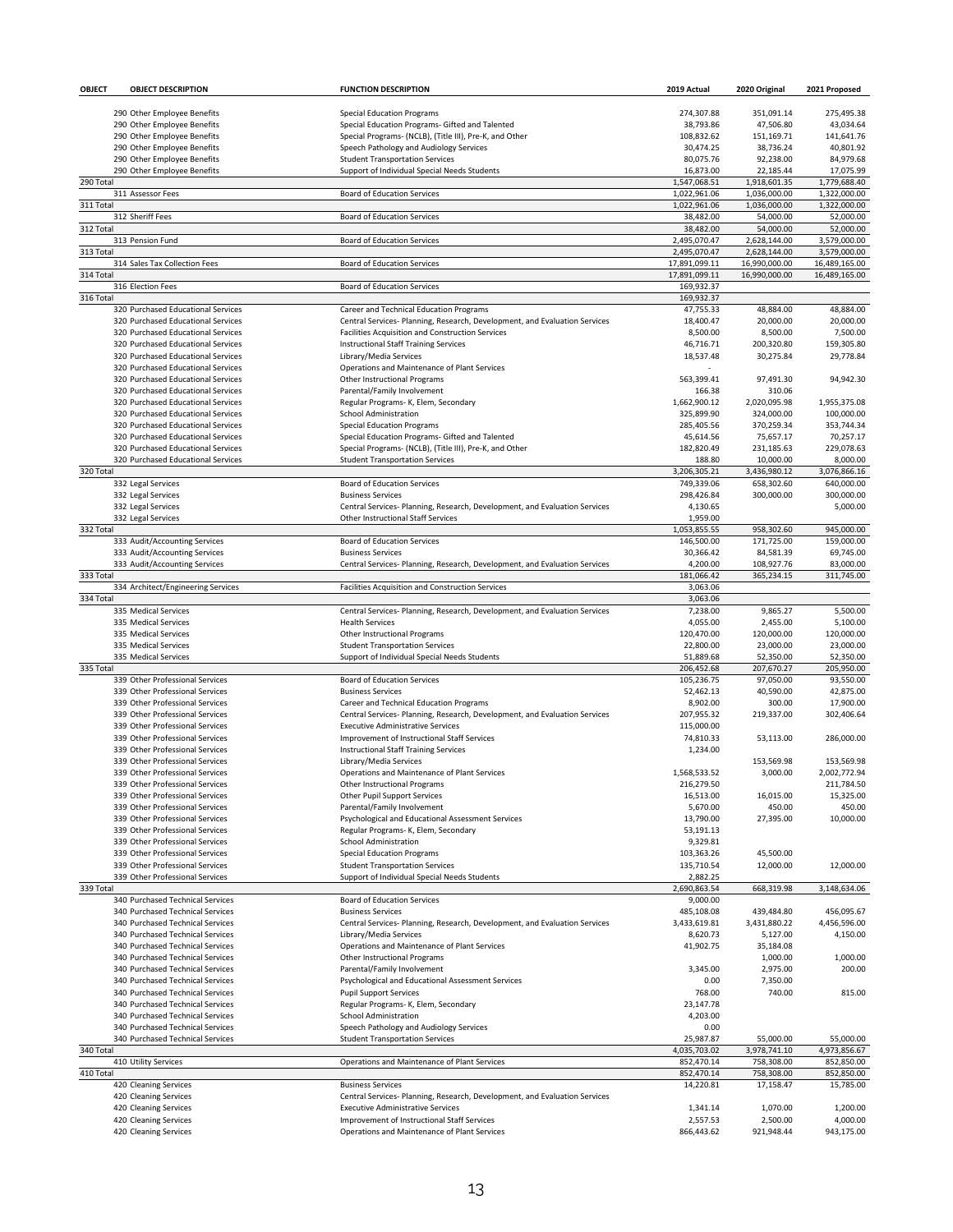| OBJECT    | <b>OBJECT DESCRIPTION</b>                    | <b>FUNCTION DESCRIPTION</b>                                                | 2019 Actual            | 2020 Original | 2021 Proposed              |
|-----------|----------------------------------------------|----------------------------------------------------------------------------|------------------------|---------------|----------------------------|
|           |                                              |                                                                            |                        |               |                            |
|           | 420 Cleaning Services                        | Other Pupil Support Services                                               | 1,199.99               | 1,000.00      | 1,600.00                   |
|           | 420 Cleaning Services                        | Parental/Family Involvement                                                | 1,341.14               | 1,100.00      | 1,200.00                   |
|           | 420 Cleaning Services                        | Psychological and Educational Assessment Services                          | 10,548.16              | 3,671.10      | 10,000.00                  |
|           | 420 Cleaning Services                        | Regular Programs- K, Elem, Secondary                                       | 1,216.42               |               |                            |
|           | 420 Cleaning Services                        | <b>Student Transportation Services</b>                                     |                        | 2,015.00      |                            |
| 420 Total | 430 Repairs and Maintenance                  | <b>Business Services</b>                                                   | 898,868.81<br>5,038.75 | 950,463.01    | 976,960.00<br>6,299,015.63 |
|           | 430 Repairs and Maintenance                  | Central Services- Planning, Research, Development, and Evaluation Services | 38,140.00              | 3,730.47      |                            |
|           | 430 Repairs and Maintenance                  | Library/Media Services                                                     | 1,762.83               | 3,000.00      | 420.00                     |
|           | 430 Repairs and Maintenance                  | Operations and Maintenance of Plant Services                               | 6,828,830.53           | 7,835,395.00  | 2,619,450.00               |
|           | 430 Repairs and Maintenance                  | Other Instructional Programs                                               | 12,921.41              |               |                            |
|           | 430 Repairs and Maintenance                  | Psychological and Educational Assessment Services                          |                        | 2,572.40      |                            |
|           | 430 Repairs and Maintenance                  | Regular Programs- K, Elem, Secondary                                       | 46,920.01              |               |                            |
|           | 430 Repairs and Maintenance                  | <b>School Administration</b>                                               | 10,147.84              |               |                            |
|           | 430 Repairs and Maintenance                  | Special Programs- (NCLB), (Title III), Pre-K, and Other                    | 120.00                 |               |                            |
|           | 430 Repairs and Maintenance                  | <b>Student Transportation Services</b>                                     | 3,185.22               | 3,500.00      | 3,500.00                   |
| 430 Total |                                              |                                                                            | 6,947,066.59           | 7,848,197.87  | 8.922.385.63               |
|           | 440 Rentals                                  | <b>Business Services</b>                                                   | 117,504.82             | 120,400.00    | 120.400.00                 |
|           | 440 Rentals                                  | Career and Technical Education Programs                                    | 1,088.74               | 436.24        | 4,500.00                   |
|           | 440 Rentals                                  | <b>Food Services Operations</b>                                            | 191.45                 |               |                            |
|           | 440 Rentals                                  | Improvement of Instructional Staff Services                                | 350.00                 |               |                            |
|           | 440 Rentals                                  | Operations and Maintenance of Plant Services                               | 132,282.86             | 22,705.00     | 19,985.00                  |
|           | 440 Rentals                                  | Other Instructional Programs                                               | 1,240.66               |               |                            |
|           | 440 Rentals                                  | Regular Programs- K, Elem, Secondary                                       | 540,784.57             |               |                            |
|           | 440 Rentals                                  | School Administration                                                      | 114,325.21             |               |                            |
|           | 440 Rentals                                  | Special Programs- (NCLB), (Title III), Pre-K, and Other                    | 1,875.00               | 1,000.00      | 1,000.00                   |
|           | 440 Rentals                                  | Speech Pathology and Audiology Services                                    | 474.00                 |               |                            |
|           | 440 Rentals                                  | <b>Student Transportation Services</b>                                     | 107,106.27             | 145,000.00    | 145,000.00                 |
| 440 Total |                                              |                                                                            | 1,017,223.58           | 289,541.24    | 290,885.00                 |
|           | 450 Construction Services                    | Payments to Fiduciary Trust Fund                                           | 939,605.37             |               |                            |
| 450 Total |                                              |                                                                            | 939,605.37             |               |                            |
|           | 490 Other Purchased Property Services        | <b>Business Services</b>                                                   | 758.26                 |               |                            |
|           | 490 Other Purchased Property Services        | Operations and Maintenance of Plant Services                               | 310,891.93             | 1,940,933.71  | 320,200.00                 |
|           | 490 Other Purchased Property Services        | Other Instructional Programs                                               |                        | 175,644.00    |                            |
| 490 Total |                                              |                                                                            | 311,650.19             | 2,116,577.71  | 320,200.00                 |
|           | 510 Student Transportation Services          | Central Services- Planning, Research, Development, and Evaluation Services | 95.25                  |               | 90.00                      |
|           | 510 Student Transportation Services          | Other Instructional Programs                                               | 6,192.77               |               |                            |
|           | 510 Student Transportation Services          | Regular Programs- K, Elem, Secondary                                       | 137.55                 |               |                            |
|           | 510 Student Transportation Services          | <b>Student Transportation Services</b>                                     | 7,236,447.55           | 8,874,950.00  | 9,507,250.00               |
| 510 Total |                                              |                                                                            | 7,242,873.12           | 8,874,950.00  | 9,507,340.00               |
|           | 520 Insurance (Other than Employee Benefits) | <b>Board of Education Services</b>                                         | 998,797.18             | 821,226.29    | 1,111,200.00               |
|           | 520 Insurance (Other than Employee Benefits) | Operations and Maintenance of Plant Services                               | 3,163,639.06           | 3,211,117.24  | 7,627,615.02               |
|           | 520 Insurance (Other than Employee Benefits) | <b>Student Transportation Services</b>                                     | 720,113.67             | 671,200.00    | 702,720.00                 |
| 520 Total |                                              |                                                                            | 4,882,549.91           | 4,703,543.53  | 9,441,535.02               |
|           | 530 Communications                           | <b>Board of Education Services</b>                                         | 319.33                 | 3,410.00      | 9,000.00                   |
|           | 530 Communications                           | <b>Business Services</b>                                                   | 113,607.23             | 97,515.20     | 97,596.00                  |
|           | 530 Communications                           | Career and Technical Education Programs                                    | 72,777.25              | 199,581.15    | 78,700.00                  |
|           | 530 Communications                           | Central Services- Planning, Research, Development, and Evaluation Services | 6,084.04               | 204,514.54    | 1,150.00                   |
|           | 530 Communications                           | <b>Executive Administrative Services</b>                                   | 3,342.00               |               | 3,500.00                   |
|           | 530 Communications                           | Improvement of Instructional Staff Services                                | 13,515.00              |               |                            |
|           | 530 Communications                           | Instruction and Curriculum Development Services                            | 439.35                 |               |                            |
|           | 530 Communications                           | <b>Instructional Staff Training Services</b>                               | 750.50                 |               | 500.00                     |
|           | 530 Communications                           | Library/Media Services                                                     | 147,688.14             | 146,723.20    | 87,216.76                  |
|           | 530 Communications                           | Operations and Maintenance of Plant Services                               | 516,276.38             | 751,263.00    | 388,600.00                 |
|           | 530 Communications                           | Other Instructional Programs                                               | 234,478.63             | 15,000.00     | 18,380.00                  |
|           | 530 Communications                           | <b>Other Pupil Support Services</b>                                        | 48.42                  |               |                            |
|           | 530 Communications                           | Psychological and Educational Assessment Services                          |                        |               | 3,300.00                   |
|           | 530 Communications                           | <b>Pupil Support Services</b>                                              | 562,023.50             | 495,953.50    | 518,875.50                 |
|           | 530 Communications                           | Regular Programs- K, Elem, Secondary                                       | 653,864.34             | 517,613.20    | 1,637,978.00               |
|           | 530 Communications                           | School Administration                                                      | 332,207.16             | 381,090.15    | 470,100.00                 |
|           | 530 Communications                           | <b>Special Education Programs</b>                                          | 49,760.00              | 47,242.00     | 49,900.00                  |
|           | 530 Communications                           | Special Education Programs- Gifted and Talented                            |                        | 1,500.00      | 500.00                     |
|           | 530 Communications                           | Special Programs- (NCLB), (Title III), Pre-K, and Other                    | 5,747.91               |               |                            |
|           | 530 Communications                           | Speech Pathology and Audiology Services                                    | 25,240.08              | 20,075.00     | 20,100.00                  |
|           | 530 Communications                           | <b>Student Transportation Services</b>                                     |                        |               |                            |
| 530 Total |                                              |                                                                            | 2,738,169.26           | 2,881,480.94  | 3,385,396.26               |
|           | 540 Advertising and Public Notices           | <b>Board of Education Services</b>                                         | 9,917.25               | 4,500.00      | 1,000.00                   |
|           | 540 Advertising and Public Notices           | <b>Business Services</b>                                                   | 39.60                  | 1,280.00      | 1,280.00                   |
|           | 540 Advertising and Public Notices           | Central Services- Planning, Research, Development, and Evaluation Services | 899.00                 | 6,000.00      | 2,000.00                   |
|           | 540 Advertising and Public Notices           | <b>Executive Administrative Services</b>                                   | 821.40                 |               |                            |
|           | 540 Advertising and Public Notices           | Library/Media Services                                                     | 9.68                   |               |                            |
|           | 540 Advertising and Public Notices           | Operations and Maintenance of Plant Services                               | 1,564.04               |               | 100.00                     |
|           | 540 Advertising and Public Notices           | Regular Programs- K, Elem, Secondary                                       | 56.70                  |               |                            |
| 540 Total |                                              |                                                                            | 13,307.67              | 11,780.00     | 4,380.00                   |
|           | 550 Printing and Binding                     | <b>Board of Education Services</b>                                         |                        | 1,000.00      |                            |
|           | 550 Printing and Binding                     | <b>Business Services</b>                                                   | 73,309.17              | 66,320.00     | 104,990.00                 |
|           | 550 Printing and Binding                     | Central Services- Planning, Research, Development, and Evaluation Services | 3,559.56               | 4,210.82      | 4,300.00                   |
|           | 550 Printing and Binding                     | <b>Executive Administrative Services</b>                                   | 15,139.89              | 8,791.00      | 21,150.00                  |
|           | 550 Printing and Binding                     | <b>Health Services</b>                                                     | 267.80                 |               | 500.00                     |
|           | 550 Printing and Binding                     | Improvement of Instructional Staff Services                                | 4,511.00               | 2,500.00      |                            |
|           | 550 Printing and Binding                     | <b>Instructional Staff Training Services</b>                               | 319.50                 |               |                            |
|           | 550 Printing and Binding                     | Operations and Maintenance of Plant Services                               | 693.91                 | 1,365.00      |                            |
|           | 550 Printing and Binding                     | Other Instructional Programs                                               | 112.00                 |               |                            |
|           | 550 Printing and Binding                     | Other Pupil Support Services                                               | 17.51                  |               |                            |
|           | 550 Printing and Binding                     | Psychological and Educational Assessment Services                          | 269.00                 | 602.43        | 10.00                      |
|           | 550 Printing and Binding                     | Regular Programs- K, Elem, Secondary                                       | 341,661.10             | 166,570.32    | 312,000.00                 |
|           | 550 Printing and Binding                     | School Administration                                                      | 18,507.06              |               |                            |
|           | 550 Printing and Binding                     | <b>Special Education Programs</b>                                          | 16.13                  |               |                            |
|           | 550 Printing and Binding                     | Special Programs- (NCLB), (Title III), Pre-K, and Other                    | 425.03                 |               | 2,500.00                   |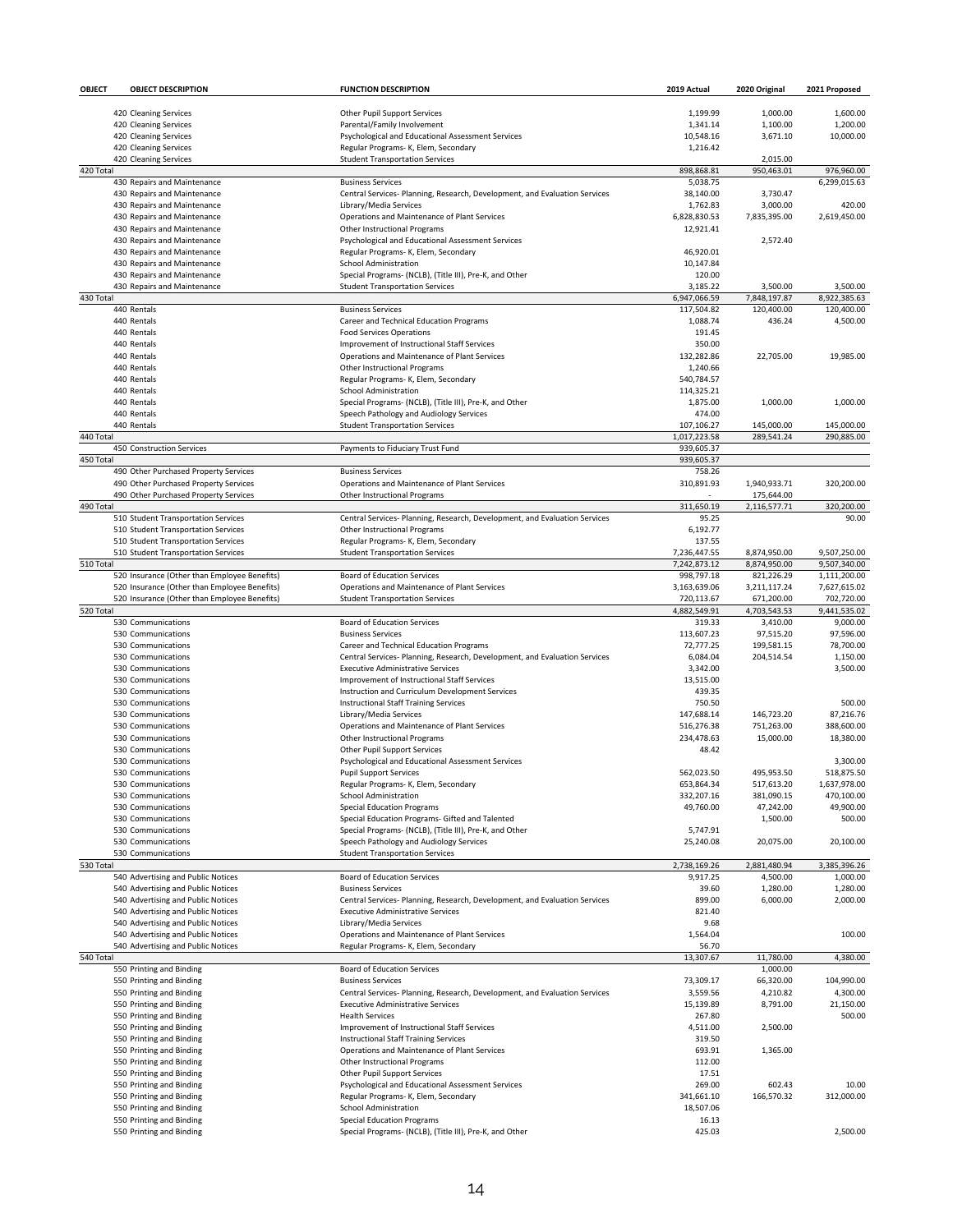| OBJECT    | <b>OBJECT DESCRIPTION</b>                                            | <b>FUNCTION DESCRIPTION</b>                                                                                            | 2019 Actual               | 2020 Original          | 2021 Proposed         |
|-----------|----------------------------------------------------------------------|------------------------------------------------------------------------------------------------------------------------|---------------------------|------------------------|-----------------------|
|           |                                                                      |                                                                                                                        |                           |                        |                       |
|           | 550 Printing and Binding                                             | Speech Pathology and Audiology Services                                                                                | 73.82                     | 500.00                 | 500.00                |
|           | 550 Printing and Binding                                             | <b>Student Transportation Services</b>                                                                                 | 2,795.18                  | 5.000.00               | 3,000.00              |
| 550 Total |                                                                      |                                                                                                                        | 461,677.66                | 256,859.57             | 448,950.00            |
|           | 560 Tuition                                                          | <b>Executive Administrative Services</b>                                                                               |                           | 1,324.00               | 1,000.00              |
|           | 560 Tuition                                                          | <b>Special Education Programs</b>                                                                                      | 129,984.01                | 39,000.00              | 54,900.00             |
| 560 Total |                                                                      |                                                                                                                        | 129,984.01                | 40,324.00              | 55,900.00             |
|           | 580 Travel                                                           | Adult Education and Literacy Programs                                                                                  | 208.22                    |                        |                       |
|           | 580 Travel<br>580 Travel                                             | <b>Board of Education Services</b><br><b>Business Services</b>                                                         | 32,531.71<br>8,238.27     | 40,000.00<br>14,326.60 | 27,000.00<br>4,100.00 |
|           | 580 Travel                                                           |                                                                                                                        | 1,677.39                  |                        |                       |
|           |                                                                      | Career and Technical Education Programs                                                                                |                           |                        | 20,000.00             |
|           | 580 Travel<br>580 Travel                                             | Central Services- Planning, Research, Development, and Evaluation Services<br><b>Executive Administrative Services</b> | 64,147.14<br>6,895.95     | 57,973.02<br>29,060.00 | 10,200.00             |
|           | 580 Travel                                                           | <b>Guidance Services</b>                                                                                               | 1,481.91                  | 1,200.00               |                       |
|           | 580 Travel                                                           | <b>Health Services</b>                                                                                                 | 8,390.47                  | 8,000.00               |                       |
|           | 580 Travel                                                           | Improvement of Instructional Staff Services                                                                            | 67,714.88                 | 109,696.00             | 68,000.00             |
|           | 580 Travel                                                           | Instruction and Curriculum Development Services                                                                        | 5,558.51                  | 500.00                 | 500.00                |
|           | 580 Travel                                                           | <b>Instructional Staff Training Services</b>                                                                           | 26,885.42                 | 170.00                 | 20,000.00             |
|           | 580 Travel                                                           | Library/Media Services                                                                                                 | 10,447.39                 | 8,000.00               | 6,500.00              |
|           | 580 Travel                                                           | Occupational Therapy and Related Services                                                                              | 17,622.77                 |                        |                       |
|           | 580 Travel                                                           | Operations and Maintenance of Plant Services                                                                           | 16,452.60                 | 15,500.00              | 15,500.00             |
|           | 580 Travel                                                           | Other Instructional Programs                                                                                           | 9,110.70                  |                        | 8,000.00              |
|           | 580 Travel                                                           | <b>Other Pupil Support Services</b>                                                                                    | 100.00                    |                        |                       |
|           | 580 Travel                                                           | Psychological and Educational Assessment Services                                                                      | 23,243.62                 | 16,758.46              |                       |
|           | 580 Travel                                                           | <b>Pupil Support Services</b>                                                                                          | 8,201.85                  |                        |                       |
|           | 580 Travel                                                           | Regular Programs- K, Elem, Secondary                                                                                   | 51,274.96                 |                        |                       |
|           | 580 Travel                                                           | School Administration                                                                                                  | 18,535.41                 |                        |                       |
|           | 580 Travel                                                           | <b>Special Education Programs</b>                                                                                      | 35,945.72                 |                        | 130,515.00            |
|           | 580 Travel                                                           | Special Education Programs- Gifted and Talented                                                                        | 27,544.54                 | 3,683.80               | 36,000.00             |
|           | 580 Travel                                                           | Speech Pathology and Audiology Services                                                                                | 56,656.66                 | 105,000.00             |                       |
|           | 580 Travel                                                           | <b>Student Transportation Services</b>                                                                                 | 3,612.03                  | 2,300.00               | 2,000.00              |
|           | 580 Travel                                                           | Support of Individual Special Needs Students                                                                           | 4,721.60                  |                        |                       |
| 580 Total |                                                                      |                                                                                                                        | 507,199.72                | 412,167.88             | 348,315.00            |
|           | 590 Miscellaneous Purchased Services                                 | <b>Instructional Staff Training Services</b>                                                                           | 1,758.00                  |                        |                       |
|           | 590 Miscellaneous Purchased Services                                 | Operations and Maintenance of Plant Services                                                                           | 841.50                    |                        |                       |
|           | 590 Miscellaneous Purchased Services                                 | Other Instructional Programs                                                                                           | 3,910.03                  | 2,500.00               | 1,500.00              |
|           | 590 Miscellaneous Purchased Services                                 | Regular Programs- K, Elem, Secondary                                                                                   | 10,922.96                 |                        |                       |
|           | 590 Miscellaneous Purchased Services                                 | <b>Special Education Programs</b>                                                                                      | 55.00                     |                        |                       |
|           | 590 Miscellaneous Purchased Services                                 | <b>Student Transportation Services</b>                                                                                 |                           |                        |                       |
| 590 Total |                                                                      |                                                                                                                        | 17,487.49                 | 2,500.00               | 1,500.00              |
|           | 610 Materials and Supplies                                           | <b>Board of Education Services</b>                                                                                     | 4,574.95                  | 3,000.00               |                       |
|           | 610 Materials and Supplies                                           | <b>Business Services</b>                                                                                               | 279,327.26                | 165,290.00             | 135,050.00            |
|           | 610 Materials and Supplies                                           | Career and Technical Education Programs                                                                                | 65,142.35                 | 57,900.00              | 37,690.00             |
|           | 610 Materials and Supplies                                           | Central Services- Planning, Research, Development, and Evaluation Services                                             | 49,744.54                 | 47,163.23              | 15,130.33             |
|           | 610 Materials and Supplies                                           | <b>Executive Administrative Services</b>                                                                               | 17,939.05                 | 25,369.00              | 24,387.50             |
|           | 610 Materials and Supplies                                           | <b>Food Services Operations</b>                                                                                        | 1,400.03                  |                        |                       |
|           | 610 Materials and Supplies                                           | <b>Health Services</b>                                                                                                 | 33,398.06                 | 12,350.00              | 18,420.00             |
|           | 610 Materials and Supplies                                           | Improvement of Instructional Staff Services                                                                            | 46,025.21                 | 73,095.00              | 16,015.00             |
|           | 610 Materials and Supplies                                           | Instruction and Curriculum Development Services                                                                        |                           | 60,000.00              | 190,000.00            |
|           | 610 Materials and Supplies                                           | <b>Instructional Staff Training Services</b>                                                                           | 1,931.58                  |                        |                       |
|           | 610 Materials and Supplies                                           | Library/Media Services                                                                                                 | 22,346.15                 | 5,000.00               |                       |
|           | 610 Materials and Supplies                                           | Operations and Maintenance of Plant Services                                                                           | 1,183,462.28              | 106,940.00             | 149,450.00            |
|           | 610 Materials and Supplies                                           | Other Instructional Programs                                                                                           | 155,087.34                | 1,920.00               | 149,550.00            |
|           | 610 Materials and Supplies                                           | <b>Other Pupil Support Services</b>                                                                                    | 10,407.57                 |                        |                       |
|           | 610 Materials and Supplies                                           | Psychological and Educational Assessment Services                                                                      | 16,507.36                 | 10,820.00              | 3,000.00              |
|           | 610 Materials and Supplies                                           | Regular Programs- K, Elem, Secondary                                                                                   | 1,548,308.89              | 641,140.00             | 275,650.00            |
|           | 610 Materials and Supplies                                           | School Administration                                                                                                  | 240,489.50                |                        |                       |
|           | 610 Materials and Supplies                                           | <b>Special Education Programs</b>                                                                                      | 210,935.62                | 70,500.00              | 13,000.00             |
|           | 610 Materials and Supplies                                           | Special Education Programs- Gifted and Talented                                                                        | 1,133.11                  |                        | 8,000.00              |
|           | 610 Materials and Supplies                                           | Special Programs- (NCLB), (Title III), Pre-K, and Other                                                                | 73,395.20                 | 576.76                 |                       |
|           | 610 Materials and Supplies                                           | Speech Pathology and Audiology Services                                                                                | 11,994.20                 |                        |                       |
|           | 610 Materials and Supplies                                           | <b>Student Transportation Services</b>                                                                                 | 24,216.29<br>3,997,766.54 | 16,389.00              | 15,689.00             |
| 610 Total |                                                                      |                                                                                                                        |                           | 1,297,452.99           | 1,051,031.83          |
|           | 615 Supplies- Technology Related                                     | <b>Business Services</b>                                                                                               | 13,876.37                 | 21,370.00              | 14,000.00             |
|           | 615 Supplies- Technology Related                                     | Central Services- Planning, Research, Development, and Evaluation Services                                             | 892,273.17                | 719,660.00<br>9,738.00 | 205,745.20            |
|           | 615 Supplies- Technology Related<br>615 Supplies- Technology Related | <b>Executive Administrative Services</b><br><b>Food Services Operations</b>                                            | 8,280.95<br>55.17         |                        | 10,000.00             |
|           | 615 Supplies- Technology Related                                     | <b>Health Services</b>                                                                                                 | 52,886.90                 | 18,790.00              | 18,790.00             |
|           | 615 Supplies- Technology Related                                     | Improvement of Instructional Staff Services                                                                            | 28,430.89                 | 38,893.50              | 800.00                |
|           | 615 Supplies- Technology Related                                     | Library/Media Services                                                                                                 | 6,739.65                  | 11,750.00              | 10,500.00             |
|           | 615 Supplies- Technology Related                                     | Operations and Maintenance of Plant Services                                                                           | 343,956.02                | 103,966.00             | 109,000.00            |
|           | 615 Supplies- Technology Related                                     | <b>Other Instructional Programs</b>                                                                                    | 13,128.04                 |                        |                       |
|           | 615 Supplies- Technology Related                                     | Other Pupil Support Services                                                                                           | 4,574.00                  |                        |                       |
|           | 615 Supplies- Technology Related                                     | Psychological and Educational Assessment Services                                                                      | 1,434.22                  | 3,987.00               | 9,800.00              |
|           | 615 Supplies- Technology Related                                     | Regular Programs- K, Elem, Secondary                                                                                   | 262,168.32                | 462,100.00             | 507,000.00            |
|           | 615 Supplies- Technology Related                                     | School Administration                                                                                                  | 54,342.39                 |                        |                       |
|           | 615 Supplies- Technology Related                                     | <b>Special Education Programs</b>                                                                                      | 22,956.27                 | 6,750.00               | 6,500.00              |
|           | 615 Supplies- Technology Related                                     | Special Education Programs- Gifted and Talented                                                                        | 49,526.39                 |                        | 28,000.00             |
|           | 615 Supplies- Technology Related                                     | Special Programs- (NCLB), (Title III), Pre-K, and Other                                                                | 29,928.18                 |                        |                       |
|           | 615 Supplies- Technology Related                                     | Speech Pathology and Audiology Services                                                                                | 1,906.08                  |                        |                       |
|           | 615 Supplies- Technology Related                                     | <b>Student Transportation Services</b>                                                                                 | 23,739.21                 | 6,363.00               | 3,150.00              |
| 615 Total |                                                                      |                                                                                                                        | 1,810,202.22              | 1,403,367.50           | 923,285.20            |
|           | 620 Energy                                                           | Operations and Maintenance of Plant Services                                                                           | 9,182,850.58              | 9,597,030.00           | 9,606,845.88          |
|           | 620 Energy                                                           | <b>Other Instructional Programs</b>                                                                                    | 2,773.40                  |                        |                       |
|           | 620 Energy                                                           | Psychological and Educational Assessment Services                                                                      |                           | 25.00                  | 100.00                |
|           | 620 Energy                                                           | Regular Programs- K, Elem, Secondary                                                                                   | 2,876.12                  |                        |                       |
|           | 620 Energy                                                           | School Administration                                                                                                  | 90.47                     |                        |                       |
|           | 620 Energy                                                           | <b>Student Transportation Services</b>                                                                                 | 1,160,771.58              | 1,000,000.00           | 1,000,000.00          |
| 620 Total |                                                                      |                                                                                                                        | 10,349,362.15             | 10,597,055.00          | 10,606,945.88         |
|           | 630 Purchased Food                                                   | <b>Board of Education Services</b>                                                                                     | 11,497.77                 | 4,000.00               |                       |